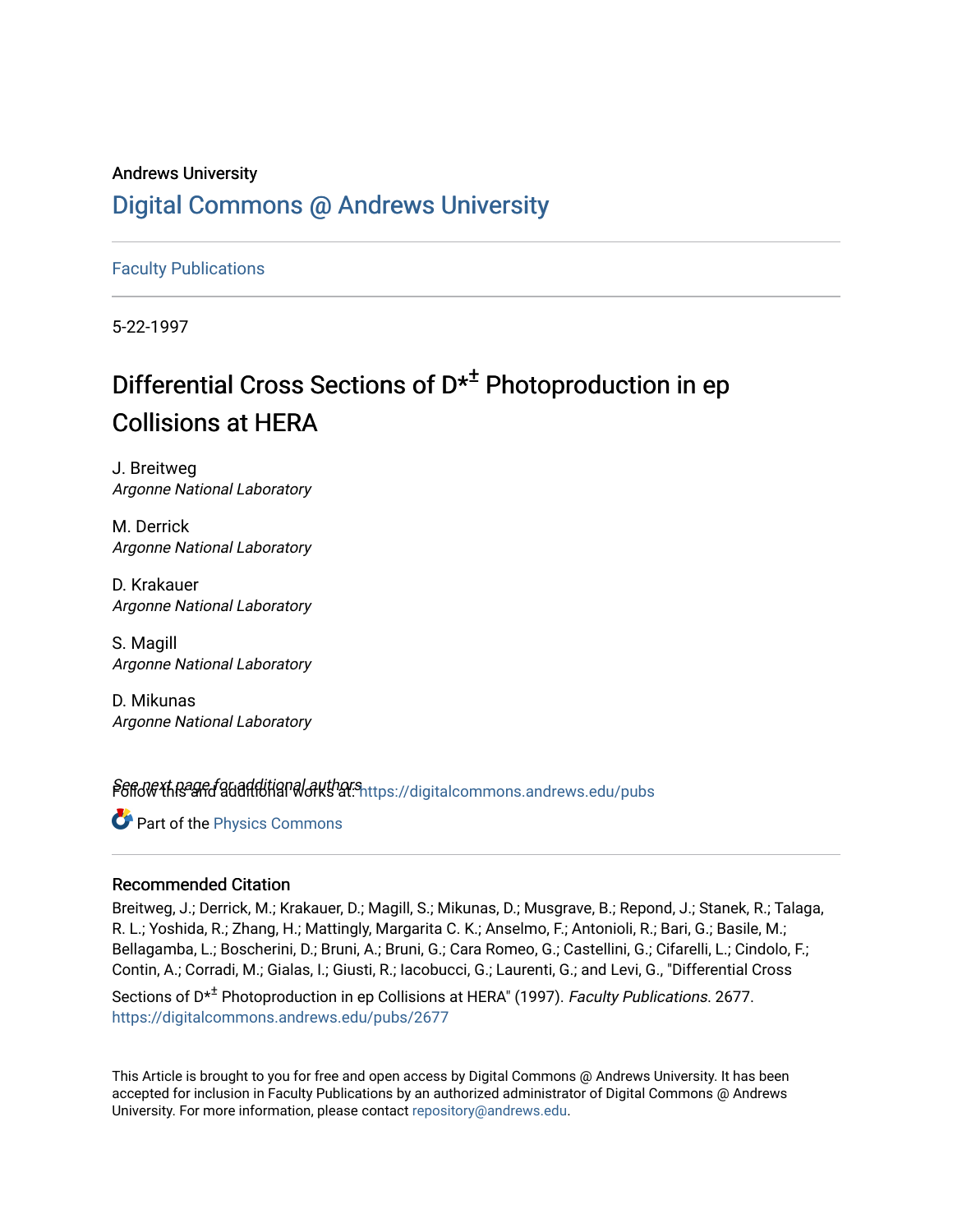#### Authors

J. Breitweg, M. Derrick, D. Krakauer, S. Magill, D. Mikunas, B. Musgrave, J. Repond, R. Stanek, R. L. Talaga, R. Yoshida, H. Zhang, Margarita C. K. Mattingly, F. Anselmo, R. Antonioli, G. Bari, M. Basile, L. Bellagamba, D. Boscherini, A. Bruni, G. Bruni, G. Cara Romeo, G. Castellini, L. Cifarelli, F. Cindolo, A. Contin, M. Corradi, I. Gialas, R. Giusti, G. Iacobucci, G. Laurenti, and G. Levi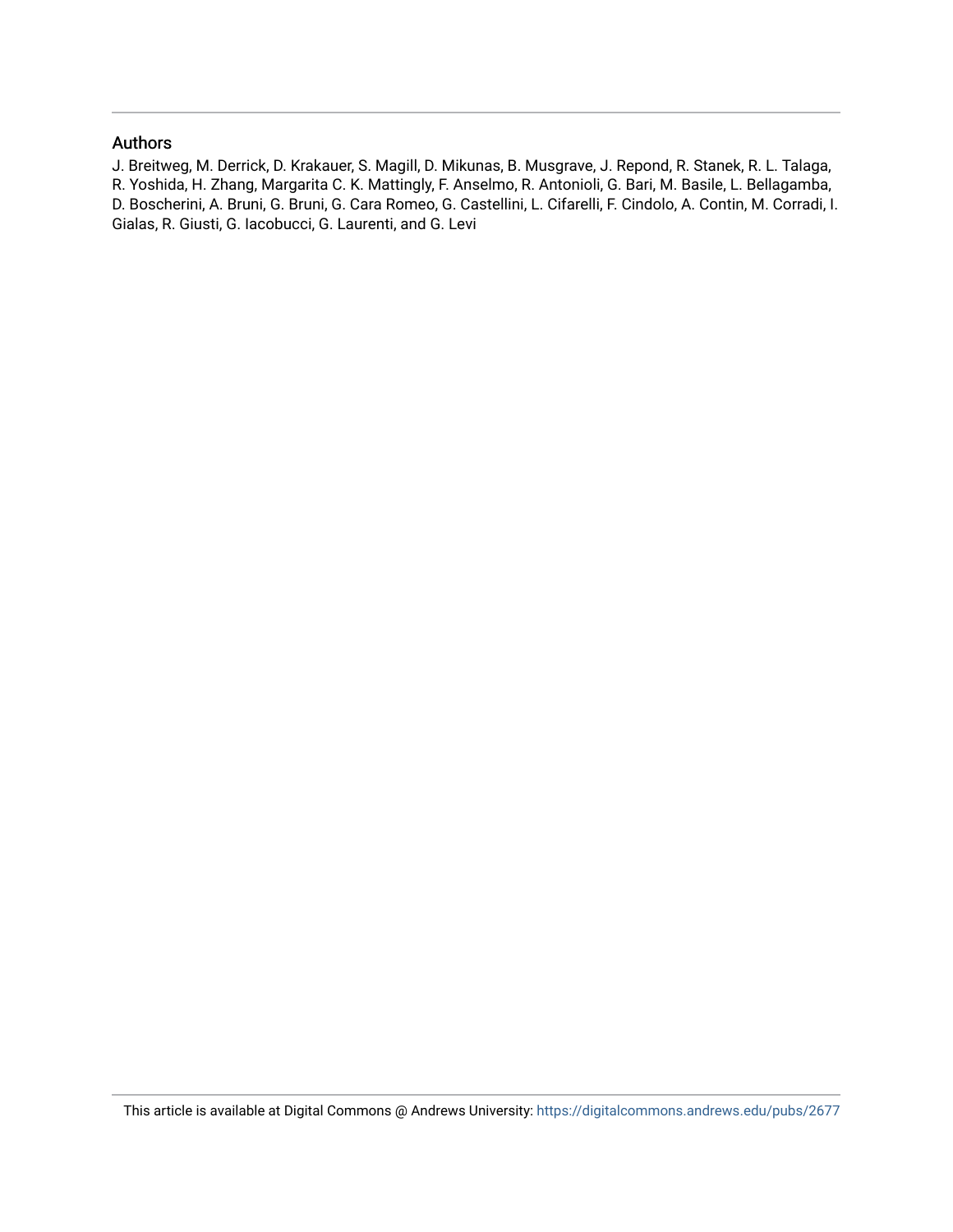# Differential Cross Sections of  $D^{* \pm}$ Photoproduction in ep Collisions at HERA

ZEUS Collaboration

#### Abstract

Inclusive photoproduction of  $D^{* \pm}$  in ep collisions at HERA has been measured with the ZEUS detector for photon-proton centre of mass energies in the range  $115 \leq W \leq 280 \,\text{GeV}$  and photon virtuality  $Q^2 \leq 4 \,\text{GeV}^2$ . The cross section  $\sigma_{ep\rightarrow D^*X}$  integrated over the kinematic region  $p_{\perp}^{D^*} > 3 \,\text{GeV}$  and  $-1.5 < \eta^{D^*} < 1.0$  $\lim_{x \to 0} (10.6 \pm 1.7(stat.) \pm \frac{1.6}{1.3}(syst.))$  nb. Differential cross sections as functions of  $p_{\perp}^{D^*}$ ,  $\eta^{D^*}$  and W are given. The data are compared with two next-to-leading order perturbative QCD predictions. For a calculation using a massive charm scheme the predicted cross sections are smaller than the measured ones. A recent calculation using a massless charm scheme is in agreement with the data.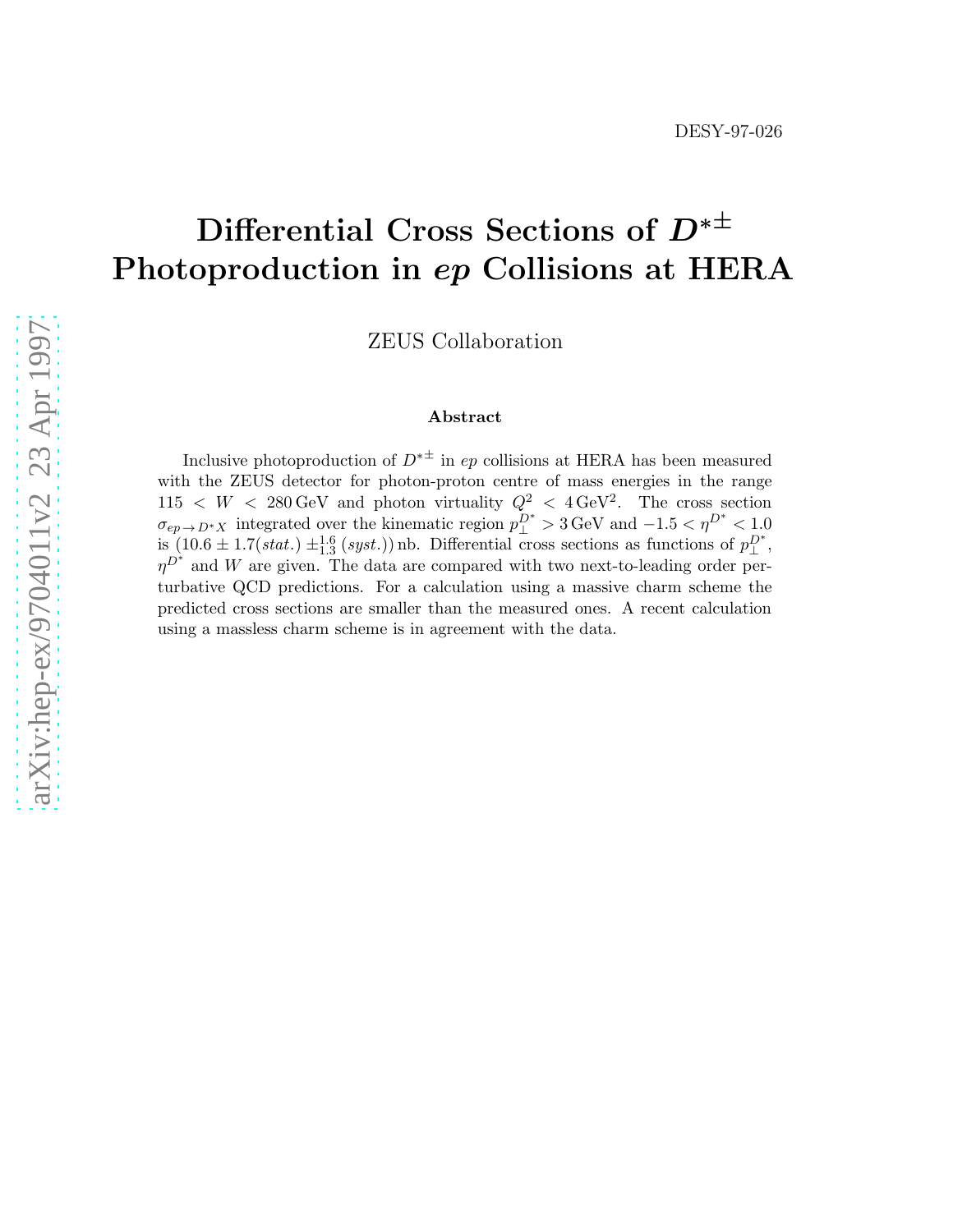## The ZEUS Collaboration

J. Breitweg, M. Derrick, D. Krakauer, S. Magill, D. Mikunas, B. Musgrave, J. Repond, R. Stanek, R.L. Talaga, R. Yoshida, H. Zhang Argonne National Laboratory, Argonne, IL, USA <sup>p</sup>

M.C.K. Mattingly Andrews University, Berrien Springs, MI, USA

F. Anselmo, P. Antonioli, G. Bari, M. Basile, L. Bellagamba, D. Boscherini, A. Bruni, G. Bruni, G. Cara Romeo, G. Castellini<sup>1</sup>, L. Cifarelli<sup>2</sup>, F. Cindolo, A. Contin, M. Corradi, I. Gialas<sup>3</sup>, P. Giusti, G. Iacobucci, G. Laurenti, G. Levi, A. Margotti, T. Massam, R. Nania, F. Palmonari, S. De Pasquale, A. Pesci, A. Polini, G. Sartorelli, Y. Zamora Garcia<sup>4</sup>, A. Zichichi University and INFN Bologna, Bologna, Italy f

C. Amelung, A. Bornheim, I. Brock, K. Coböken, J. Crittenden, R. Deffner, M. Eckert, L. Feld<sup>5</sup>, M. Grothe, H. Hartmann, K. Heinloth, L. Heinz, E. Hilger, H.-P. Jakob, U.F. Katz, E. Paul, M. Pfeiffer, Ch. Rembser, J. Stamm, R. Wedemeyer<sup>6</sup> Physikalisches Institut der Universität Bonn, Bonn, Germany<sup>c</sup>

D.S. Bailey, S. Campbell-Robson, W.N. Cottingham, B. Foster, R. Hall-Wilton, M.E. Hayes, G.P. Heath, H.F. Heath, D. Piccioni, D.G. Roff, R.J. Tapper H.H. Wills Physics Laboratory, University of Bristol, Bristol, U.K. <sup>o</sup>

M. Arneodo<sup>7</sup>, R. Ayad, M. Capua, A. Garfagnini, L. Iannotti, M. Schioppa, G. Susinno Calabria University, Physics Dept.and INFN, Cosenza, Italy <sup>f</sup>

J.Y. Kim, J.H. Lee, I.T. Lim, M.Y. Pac<sup>8</sup> Chonnam National University, Kwangju, Korea <sup>h</sup>

A. Caldwell<sup>9</sup>, N. Cartiglia, Z. Jing, W. Liu, J.A. Parsons, S. Ritz<sup>10</sup>, S. Sampson, F. Sciulli, P.B. Straub, Q. Zhu Columbia University, Nevis Labs., Irvington on Hudson, N.Y., USA <sup>q</sup>

P. Borzemski, J. Chwastowski, A. Eskreys, Z. Jakubowski, M.B. Przybycień, M. Zachara, L. Zawiejski Inst. of Nuclear Physics, Cracow, Poland<sup>j</sup>

L. Adamczyk, B. Bednarek, K. Jeleń, D. Kisielewska, T. Kowalski, M. Przybycień, E. Rulikowska-Zarębska, L. Suszycki, J. Zając Faculty of Physics and Nuclear Techniques, Academy of Mining and Metallurgy, Cracow, Poland<sup>3</sup>

Z. Duliński, A. Kotański A. Kotański Jagellonian Univ., Dept. of Physics, Cracow, Poland  $^k$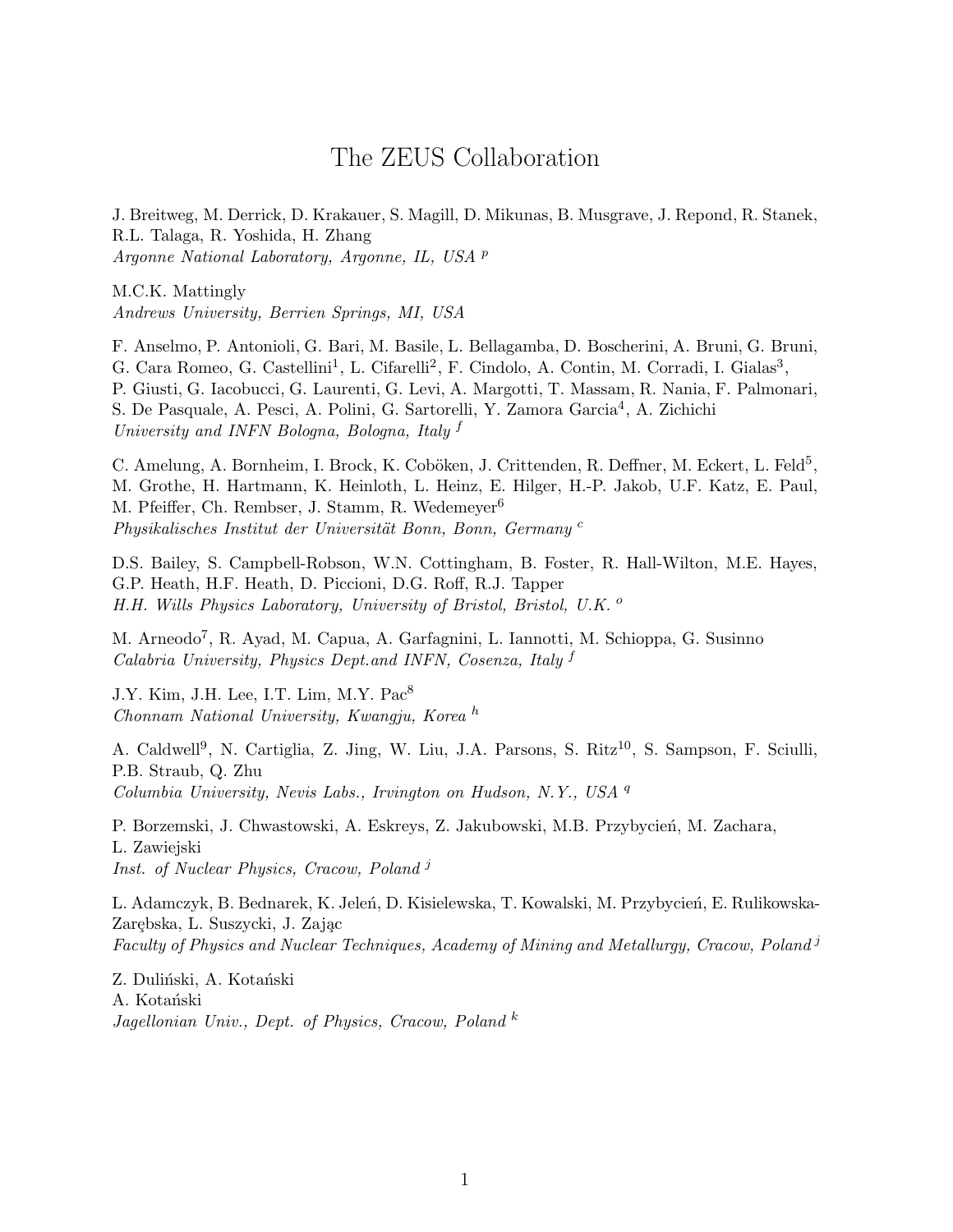G. Abbiendi<sup>11</sup>, H. Abramowicz, L.A.T. Bauerdick, U. Behrens, H. Beier, J.K. Bienlein, G. Cases, O. Deppe, K. Desler, G. Drews, D.J. Gilkinson, C. Glasman, P. Göttlicher, J. Große-Knetter, T. Haas, W. Hain, D. Hasell, H. Heßling, Y. Iga, K.F. Johnson<sup>12</sup>, M. Kasemann, W. Koch, U. Kötz, H. Kowalski, J. Labs, L. Lindemann, B. Löhr, M. Löwe<sup>13</sup>, J. Mainusch<sup>14</sup>, O. Mańczak, J. Milewski, T. Monteiro<sup>15</sup>, J.S.T. Ng<sup>16</sup>, D. Notz, K. Ohrenberg<sup>14</sup>, I.H. Park<sup>17</sup>, A. Pellegrino, F. Pelucchi, K. Piotrzkowski, M. Roco<sup>18</sup>, M. Rohde, J. Roldán, A.A. Savin, U. Schneekloth, W. Schulz<sup>19</sup>, F. Selonke, B. Surrow, E. Tassi, T. Voß<sup>20</sup>, D. Westphal, G. Wolf, U. Wollmer, C. Youngman, A.F. Zarnecki, W. Zeuner ˙

Deutsches Elektronen-Synchrotron DESY, Hamburg, Germany

B.D. Burow, H.J. Grabosch, A. Meyer, S. Schlenstedt DESY-IfH Zeuthen, Zeuthen, Germany

G. Barbagli, E. Gallo, P. Pelfer University and INFN, Florence, Italy <sup>f</sup>

G. Maccarrone, L. Votano INFN, Laboratori Nazionali di Frascati, Frascati, Italy <sup>f</sup>

A. Bamberger, S. Eisenhardt, P. Markun, T. Trefzger<sup>21</sup>, S. Wölfle Fakultät für Physik der Universität Freiburg i.Br., Freiburg i.Br., Germany  $c$ 

J.T. Bromley, N.H. Brook, P.J. Bussey, A.T. Doyle, D.H. Saxon, L.E. Sinclair, E. Strickland, M.L. Utley<sup>22</sup>, R. Waugh, A.S. Wilson Dept. of Physics and Astronomy, University of Glasgow, Glasgow, U.K.<sup>o</sup>

I. Bohnet, N. Gendner, U. Holm, A. Meyer-Larsen, H. Salehi, K. Wick Hamburg University, I. Institute of Exp. Physics, Hamburg, Germany <sup>c</sup>

L.K. Gladilin<sup>23</sup>, R. Klanner, E. Lohrmann, G. Poelz, W. Schott<sup>24</sup>, F. Zetsche Hamburg University, II. Institute of Exp. Physics, Hamburg, Germany <sup>c</sup>

T.C. Bacon, I. Butterworth, J.E. Cole, V.L. Harris, G. Howell, B.H.Y. Hung, L. Lamberti<sup>25</sup>, K.R. Long, D.B. Miller, N. Pavel, A. Prinias<sup>26</sup>, J.K. Sedgbeer, D. Sideris, A.F. Whitfield<sup>27</sup> Imperial College London, High Energy Nuclear Physics Group, London, U.K.<sup>o</sup>

U. Mallik, S.M. Wang, J.T. Wu University of Iowa, Physics and Astronomy Dept., Iowa City, USA <sup>p</sup>

P. Cloth, D. Filges Forschungszentrum Jülich, Institut für Kernphysik, Jülich, Germany

S.H. An, S.B. Lee, S.W. Nam, H.S. Park, S.K. Park Korea University, Seoul, Korea <sup>h</sup>

F. Barreiro, J.P. Fernandez, R. Graciani, J.M. Hernández, L. Hervás, L. Labarga, M. Martinez, J. del Peso, J. Puga, J. Terron, J.F. de Trocóniz Univer. Autónoma Madrid, Depto de Física Teóríca, Madrid, Spain  $<sup>n</sup>$ </sup>

F. Corriveau, D.S. Hanna, J. Hartmann, L.W. Hung, J.N. Lim, W.N. Murray, A. Ochs, M. Riveline, D.G. Stairs, M. St-Laurent, R. Ullmann McGill University, Dept. of Physics, Montréal, Québec, Canada<sup>a</sup>, <sup>b</sup>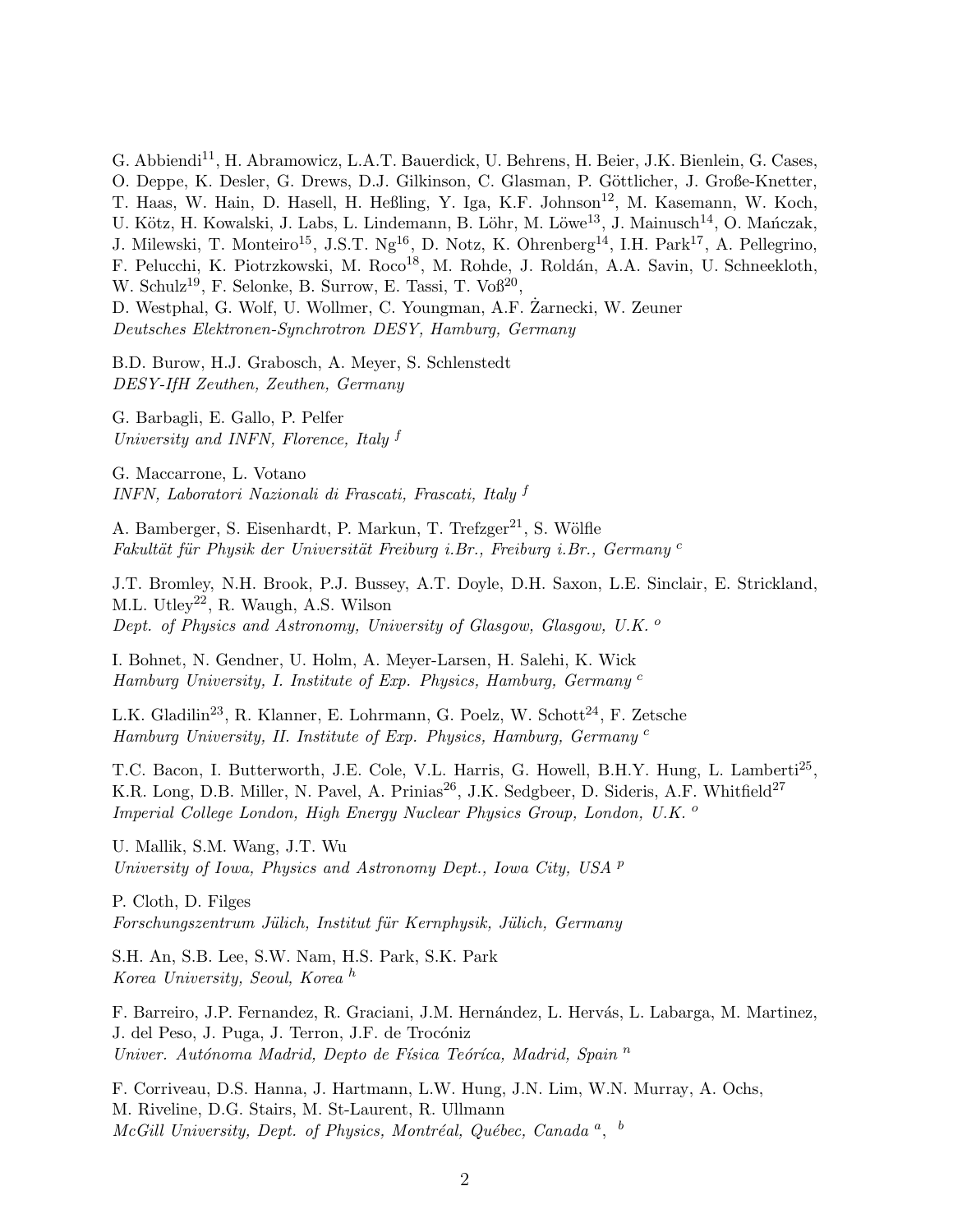T. Tsurugai Meiji Gakuin University, Faculty of General Education, Yokohama, Japan

V. Bashkirov, B.A. Dolgoshein, A. Stifutkin Moscow Engineering Physics Institute, Mosocw, Russia <sup>l</sup>

G.L. Bashindzhagyan, P.F. Ermolov, Yu.A. Golubkov, V.D. Kobrin, I.A. Korzhavina, V.A. Kuzmin, O.Yu. Lukina, A.S. Proskuryakov, L.M. Shcheglova, A.N. Solomin, N.P. Zotov Moscow State University, Institute of Nuclear Physics, Moscow, Russia <sup>m</sup>

C. Bokel, M. Botje, N. Brümmer, F. Chlebana<sup>18</sup>, J. Engelen, M. de Kamps, P. Kooijman, A. Kruse, A. van Sighem, H. Tiecke, W. Verkerke, J. Vossebeld, M. Vreeswijk, L. Wiggers, E. de Wolf

NIKHEF and University of Amsterdam, Netherlands<sup>i</sup>

D. Acosta, B. Bylsma, L.S. Durkin, J. Gilmore, C.M. Ginsburg, C.L. Kim, T.Y. Ling, P. Nylander, T.A. Romanowski<sup>28</sup> Ohio State University, Physics Department, Columbus, Ohio, USA <sup>p</sup>

H.E. Blaikley, R.J. Cashmore, A.M. Cooper-Sarkar, R.C.E. Devenish, J.K. Edmonds, N. Harnew, M. Lancaster<sup>29</sup>, J.D. McFall, C. Nath, V.A. Noyes<sup>26</sup>, A. Quadt, J.R. Tickner, H. Uijterwaal, R. Walczak, D.S. Waters, T. Yip Department of Physics, University of Oxford, Oxford, U.K. <sup>o</sup>

A. Bertolin, R. Brugnera, R. Carlin, F. Dal Corso, U. Dosselli, S. Limentani, M. Morandin, M. Posocco, L. Stanco, R. Stroili, C. Voci Dipartimento di Fisica dell' Universita and INFN, Padova, Italy  $f$ 

J. Bulmahn, R.G. Feild<sup>30</sup>, B.Y. Oh, J.R. Okrasiński, J.J. Whitmore Pennsylvania State University, Dept. of Physics, University Park, PA, USA <sup>q</sup>

G. D'Agostini, G. Marini, A. Nigro Dipartimento di Fisica, Univ. 'La Sapienza' and INFN, Rome, Italy <sup>f</sup>

J.C. Hart, N.A. McCubbin, T.P. Shah Rutherford Appleton Laboratory, Chilton, Didcot, Oxon, U.K.<sup>o</sup>

E. Barberis<sup>29</sup>, T. Dubbs, C. Heusch, M. Van Hook, W. Lockman, J.T. Rahn, H.F.-W. Sadrozinski, A. Seiden, D.C. Williams University of California, Santa Cruz, CA, USA <sup>p</sup>

O. Schwarzer, A.H. Walenta Fachbereich Physik der Universität-Gesamthochschule Siegen, Germany<sup>c</sup>

G. Briskin, S. Dagan<sup>31</sup>, T. Doeker, A. Levy<sup>32</sup> Raymond and Beverly Sackler Faculty of Exact Sciences, School of Physics, Tel-Aviv University, Tel-Aviv, Israel  $^e$ 

T. Abe, J.I. Fleck<sup>33</sup>, M. Inuzuka, T. Ishii, M. Kuze, K. Nagano, M. Nakao, I. Suzuki, K. Tokushuku, K. Umemori, S. Yamada, Y. Yamazaki Institute for Nuclear Study, University of Tokyo, Tokyo, Japan <sup>g</sup>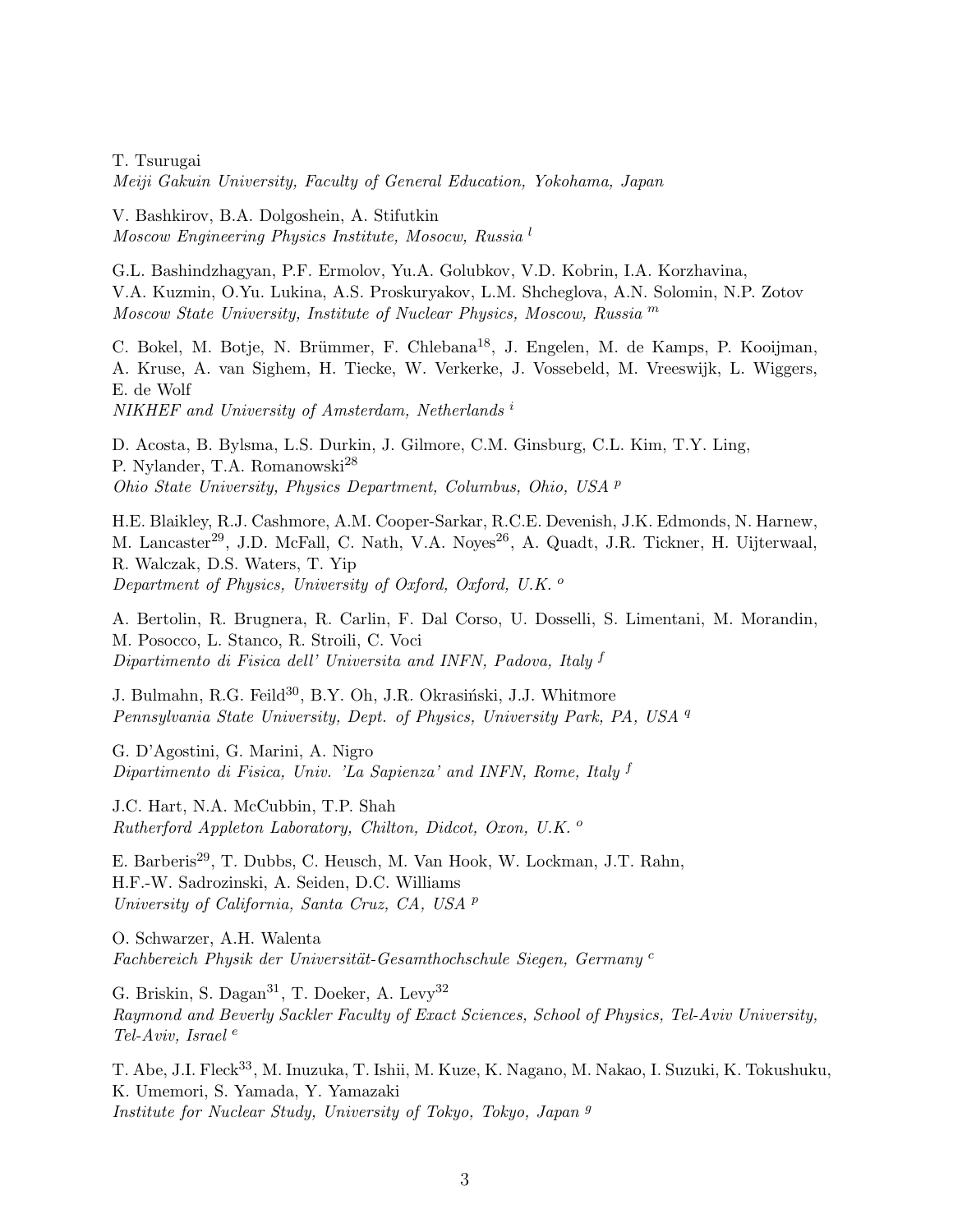R. Hamatsu, T. Hirose, K. Homma, S. Kitamura34, T. Matsushita, K. Yamauchi Tokyo Metropolitan University, Dept. of Physics, Tokyo, Japan <sup>g</sup>

R. Cirio, M. Costa, M.I. Ferrero, S. Maselli, V. Monaco, C. Peroni, M.C. Petrucci, R. Sacchi, A. Solano, A. Staiano Universita di Torino, Dipartimento di Fisica Sperimentale and INFN, Torino, Italy  $f$ 

M. Dardo II Faculty of Sciences, Torino University and INFN - Alessandria, Italy <sup>f</sup>

D.C. Bailey, M. Brkic, C.-P. Fagerstroem, G.F. Hartner, K.K. Joo, G.M. Levman, J.F. Martin, R.S. Orr, S. Polenz, C.R. Sampson, D. Simmons, R.J. Teuscher<sup>33</sup> University of Toronto, Dept. of Physics, Toronto, Ont., Canada<sup>a</sup>

J.M. Butterworth, C.D. Catterall, T.W. Jones, P.B. Kaziewicz, J.B. Lane, R.L. Saunders, J. Shulman, M.R. Sutton University College London, Physics and Astronomy Dept., London, U.K.<sup>o</sup>

B. Lu, L.W. Mo Virginia Polytechnic Inst. and State University, Physics Dept., Blacksburg, VA, USA <sup>q</sup>

J. Ciborowski, G. Grzelak35, M. Kasprzak, K. Muchorowski36, R.J. Nowak, J.M. Pawlak, R. Pawlak, T. Tymieniecka, A.K. Wróblewski, J.A. Zakrzewski Warsaw University, Institute of Experimental Physics, Warsaw, Poland<sup>j</sup>

M. Adamus Institute for Nuclear Studies, Warsaw, Poland<sup>j</sup>

C. Coldewey, Y. Eisenberg<sup>31</sup>, D. Hochman, U. Karshon<sup>31</sup>, D. Revel<sup>31</sup>, D. Zer-Zion Weizmann Institute, Nuclear Physics Dept., Rehovot, Israel d

W.F. Badgett, D. Chapin, R. Cross, S. Dasu, C. Foudas, R.J. Loveless, S. Mattingly, D.D. Reeder, W.H. Smith, A. Vaiciulis, M. Wodarczyk University of Wisconsin, Dept. of Physics, Madison, WI, USA <sup>p</sup>

S. Bhadra, W.R. Frisken, M. Khakzad, W.B. Schmidke York University, Dept. of Physics, North York, Ont., Canada<sup>a</sup>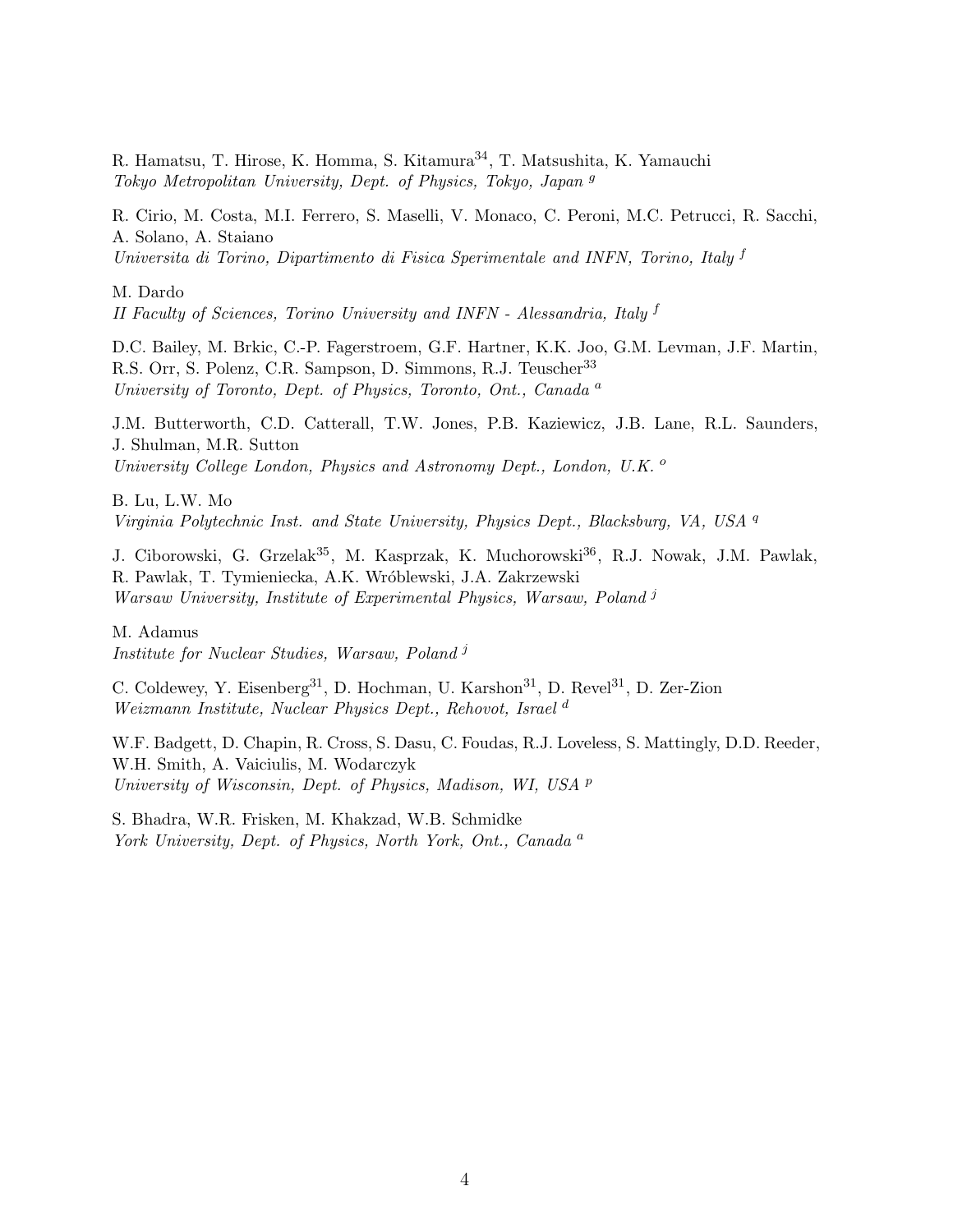- also at IROE Florence, Italy
- now at Univ. of Salerno and INFN Napoli, Italy
- now at Univ. of Crete, Greece
- supported by Worldlab, Lausanne, Switzerland
- now OPAL
- retired
- also at University of Torino and Alexander von Humboldt Fellow
- now at Dongshin University, Naju, Korea
- also at DESY and Alexander von Humboldt Fellow
- Alfred P. Sloan Foundation Fellow
- <sup>11</sup> supported by an EC fellowship number ERBFMBICT 950172
- visitor from Florida State University
- <sup>13</sup> now at ALCATEL Mobile Communication GmbH, Stuttgart
- now at DESY Computer Center
- supported by European Community Program PRAXIS XXI
- now at DESY-Group FDET
- visitor from Kyungpook National University, Taegu, Korea, partially supported by DESY
- now at Fermi National Accelerator Laboratory (FNAL), Batavia, IL, USA
- now at Siemens A.G., Munich
- <sup>20</sup> now at NORCOM Infosystems, Hamburg
- now at ATLAS Collaboration, Univ. of Munich
- $^{22}$ now at Clinical Operational Research Unit, University College, London
- on leave from MSU, supported by the GIF, contract I-0444-176.07/95
- now a self-employed consultant
- supported by an EC fellowship
- PPARC Post-doctoral Fellow
- now at Conduit Communications Ltd., London, U.K.
- now at Department of Energy, Washington
- now at Lawrence Berkeley Laboratory, Berkeley
- now at Yale University, New Haven, CT
- <sup>31</sup> supported by a MINERVA Fellowship
- <sup>32</sup> partially supported by DESY
- now at CERN
- <sup>34</sup> present address: Tokyo Metropolitan College of Allied Medical Sciences, Tokyo 116, Japan
- $35 \frac{\text{supported}}{\text{supported}}$  by the Polish State Committee for Scientific Research, grant No. 2P03B09308
- supported by the Polish State Committee for Scientific Research, grant No. 2P03B09208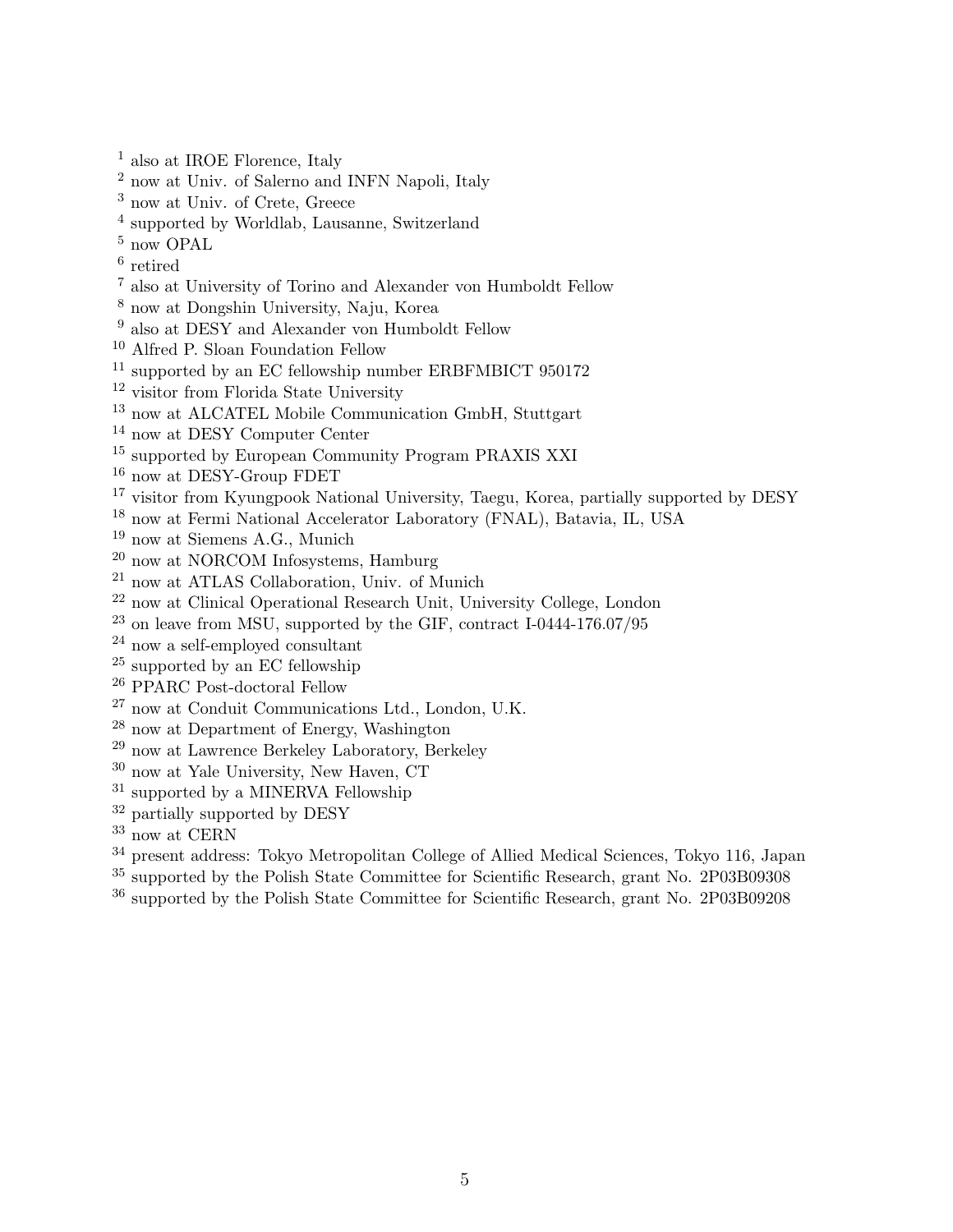- a supported by the Natural Sciences and Engineering Research Council of Canada (NSERC)
- b supported by the FCAR of Québec, Canada
- c supported by the German Federal Ministry for Education and Science, Research and Technology (BMBF), under contract numbers 057BN19P, 057FR19P, 057HH19P, 057HH29P, 057SI75I
- d supported by the MINERVA Gesellschaft für Forschung GmbH, the German Israeli Foundation, and the U.S.-Israel Binational Science Foundation
- e supported by the German Israeli Foundation, and by the Israel Academy of Science
- f supported by the Italian National Institute for Nuclear Physics (INFN)
- $g$ supported by the Japanese Ministry of Education, Science and Culture (the Monbusho) and its grants for Scientific Research
- h supported by the Korean Ministry of Education and Korea Science and Engineering Foundation
- i supported by the Netherlands Foundation for Research on Matter (FOM)
- $\mathfrak{j}$ supported by the Polish State Committee for Scientific Research, grant No. 115/E-343/SPUB/P03/120/96
- $\boldsymbol{k}$ supported by the Polish State Committee for Scientific Research (grant No. 2 P03B 083 08) and Foundation for Polish-German Collaboration
- $l$  partially supported by the German Federal Ministry for Education and Science, Research and Technology (BMBF)
- $m$  supported by the German Federal Ministry for Education and Science, Research and Technology (BMBF), and the Fund of Fundamental Research of Russian Ministry of Science and Education and by INTAS-Grant No. 93-63
- $\boldsymbol{n}$ supported by the Spanish Ministry of Education and Science through funds provided by CICYT
- o supported by the Particle Physics and Astronomy Research Council
- $\boldsymbol{p}$ supported by the US Department of Energy
- $q_{\parallel}$ supported by the US National Science Foundation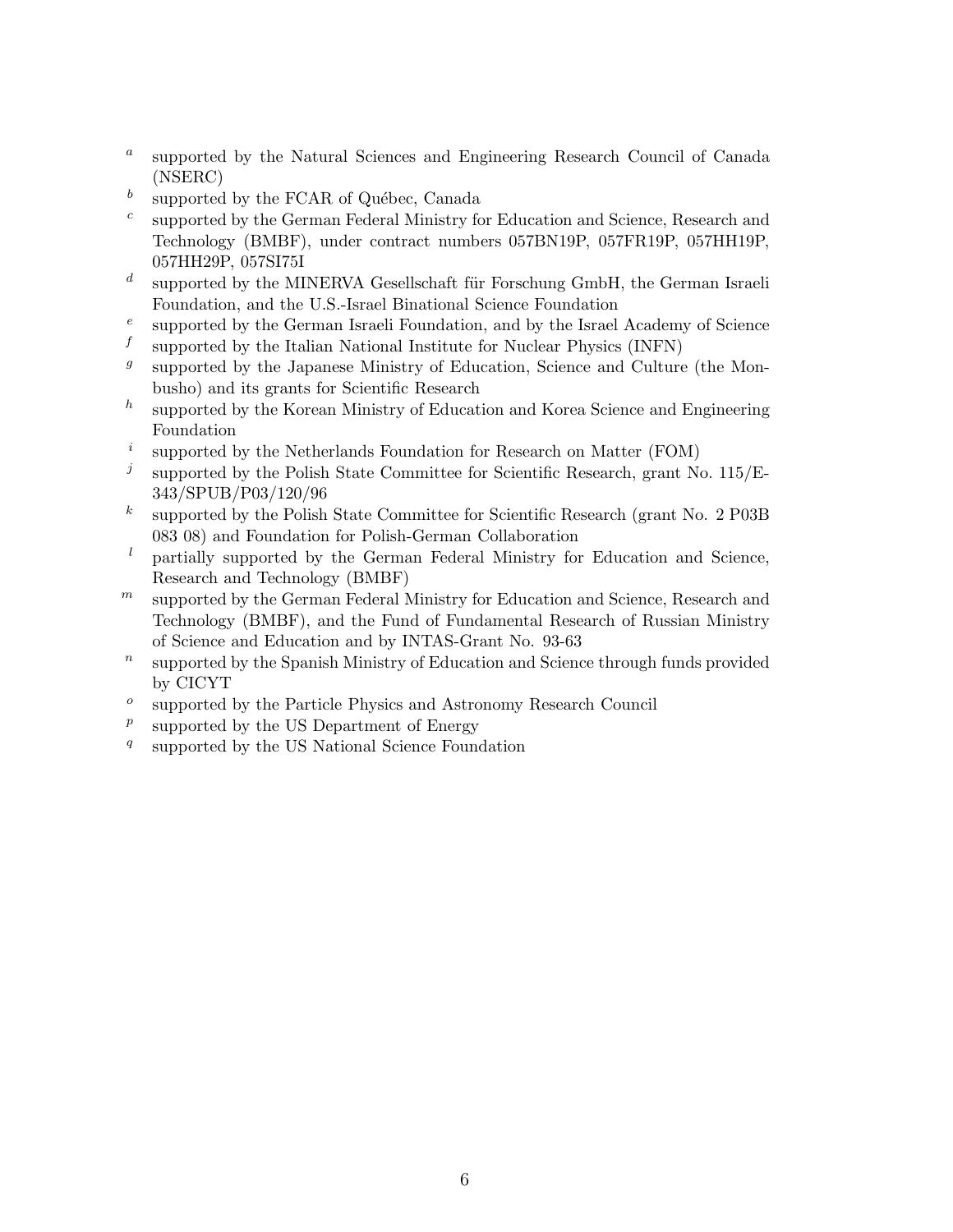### 1 Introduction

Production of the heavy quarks  $c$  and  $b$  at HERA is dominated by photoproduction, where a quasi-real photon with negative four momentum squared,  $Q^2$ , close to zero is emitted by the incoming electron and interacts with the proton. Heavy quark photoproduction can be used to probe perturbative QCD calculations with a hard scale stemming from the heavy quark mass and the high transverse momentum of the produced parton. At leading order (LO) in QCD two types of processes are responsible for the production of heavy quarks: the direct photon processes, where the photon participates as a point-like particle which interacts with a parton from the incoming proton, and the resolved photon processes, where the photon is a source of partons, one of which scatters off a parton from the proton. Charm quarks present in the parton distributions of the photon, as well as of the proton, lead to processes like  $cg \rightarrow cg$ , which are called charm flavour excitation. In next-to-leading order (NLO) QCD only the sum of direct and resolved processes is unambiguously defined. Two types of NLO calculations using different approaches are available for comparison with measurements of charm photoproduction at HERA. The massive charm approach [\[1, 2, 3](#page-21-0)] assumes light quarks to be the only active flavours within the structure functions of the proton and the photon, while the massless charm approach[[4, 5](#page-21-0)] also treats charm as an active flavour.

The total charm photoproduction cross section  $\sigma_{\gamma p \to c\bar{c}X}$  has recently been measured atHERA [[6, 7\]](#page-21-0) at a  $\gamma p$  centre of mass energy  $W \approx 200 \,\text{GeV}$ , and was found to be about one order of magnitude larger than fixed target data. These measurements were compared with NLO QCD calculations [\[2](#page-21-0)] and with a calculation based on a semihard approach of QCD[[8\]](#page-21-0). The precision of the comparison was limited by large systematic uncertainties in both data and theory. In the case of the data the uncertainty was due to the necessity of extrapolating the measured cross sections into kinematic regions not accessible to the experiments. The uncertainties of the theoretical predictions were generated by the dependence of the NLO calculations on the charm mass,  $m_c$ , the QCD renormalization and factorization scales, and on the parton density parametrizations assumed for the proton and the photon.

In this study we use a sample of  $D^*(2010)^{\pm}$  mesons collected with the ZEUS detector during 1994. The sixfold increase of the data sample with respect to our previous analy-sis [\[6](#page-21-0)] allowed the measurement of the differential distributions in  $p_{\perp}^{D^*}$ ,  $\eta^{D^*}$  and W, where  $p_{\perp}^{D^*}$  is the  $D^*$  transverse momentum with respect to the beam axis and  $\eta^{D^*}$  is the pseudorapidity<sup>1</sup> of the D<sup>∗</sup>. The measurement of the  $ep \to D^*X$  cross sections was performed in the restricted kinematic region  $Q^2 < 4 \text{ GeV}^2$ ,  $115 < W < 280 \text{ GeV}$ ,  $p_{\perp}^{D^*} > 3 \text{ GeV}$  and  $-1.5 < \eta^{D^*} < 1.0$ . The results are compared with NLO QCD predictions calculated in both the massive and the massless charm approach. The theoretical uncertainties in the calculations are strongly reduced in the restricted kinematic region, thus allowing a more precise comparison of the perturbative QCD calculations with our data. The results of

<sup>&</sup>lt;sup>1</sup>The pseudorapidity  $\eta$  is defined as  $-\ln(\tan \frac{\theta}{2})$ , where the polar angle  $\theta$  is taken with respect to the proton beam direction.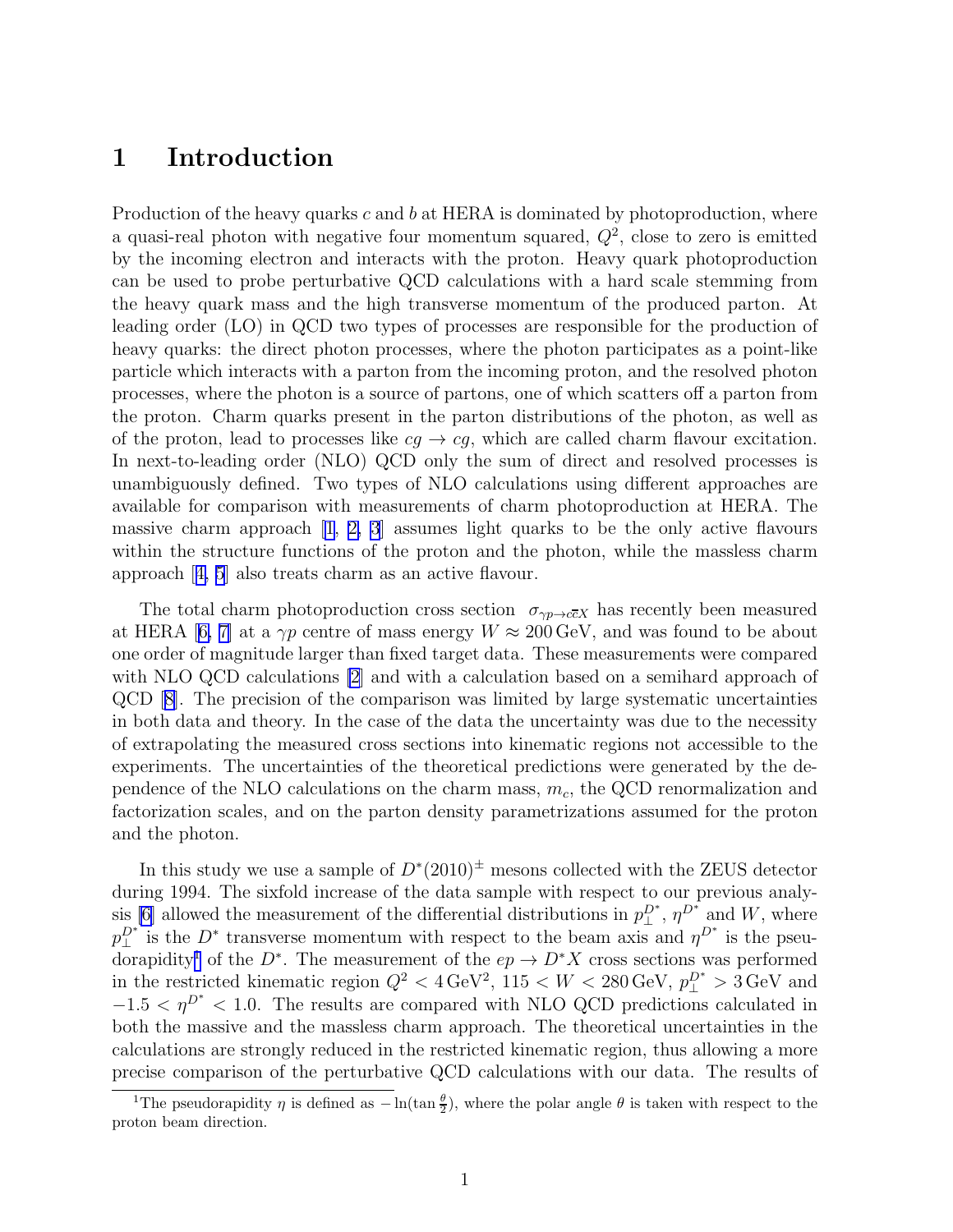<span id="page-10-0"></span>the calculations using a massless charm scheme are sensitive to the charm content of the photon and are insensitive to that of the proton[[4, 9\]](#page-21-0).

 $D^*$  mesons are reconstructed from their decay products through the two decay modes<sup>2</sup>:

$$
D^{*+} \to D^0 \pi_S^+ \to (K^- \pi^+) \pi_S^+,\tag{1}
$$

$$
D^{*+} \to D^0 \pi_S^+ \to (K^- \pi^+ \pi^+ \pi^-) \pi_S^+.
$$
 (2)

Thesmall mass difference  $M(D^*) - M(D^0) = 145.42 \pm 0.05 \,\text{MeV}$  [[10](#page-21-0)] yields a low momentum pion ("soft pion",  $\pi_S$ ) from the D<sup>\*</sup> decay and prominent signals just above the threshold of the  $M(K\pi\pi_S) - M(K\pi)$  and  $M(K\pi\pi\pi_S) - M(K\pi\pi)$  distributions, where the phase space contribution is highly suppressed[[11\]](#page-21-0).

## 2 Experimental Conditions

The data presented in this analysis were collected during the 1994 running period using the ZEUS detector at HERA, where a positron beam with energy  $E_e = 27.5 \,\text{GeV}$  collided with a proton beam with energy  $E_p = 820 \,\text{GeV}$ . A total of 153 colliding bunches were stored in HERA, together with additional 17 proton and 15 positron unpaired bunches intended for studies of beam-induced backgrounds. The time interval between bunch crossings was 96 ns, and the typical instantaneous luminosity was  $1.5 \cdot 10^{30} \text{ cm}^{-2} \text{s}^{-1}$ . The r.m.s. of the vertex position distribution along the beam direction was 12 cm. The total integrated luminosity used in this analysis is  $2.99 \text{ pb}^{-1}$ .

#### 2.1 The ZEUS Detector

A detailed description of the ZEUS detector can be found in ref. [\[12](#page-21-0), [13](#page-21-0)]. Here we present a brief description of the components relevant to the present analysis.

Charged particles are measured by the Central Tracking Detector (CTD)[[14](#page-21-0)] which operates in a magnetic field of 1.43 T provided by a thin superconducting solenoid. The CTD is a drift chamber consisting of 72 cylindrical layers, arranged in 9 superlayers. Superlayers with wires parallel to the beam axis alternate with those inclined at a small angle to give a stereo view. The single hit efficiency of the CTD is greater than 95% and the measured resolution in transverse momentum for tracks with hits in all the superlayers is  $\sigma_{p_{\perp}}/p_{\perp} = 0.005 p_{\perp} \oplus 0.016$  ( $p_{\perp}$  in GeV).

Surrounding the solenoid is the uranium-scintillator calorimeter (CAL) [\[15\]](#page-21-0), which is divided into three parts: forward,<sup>3</sup> barrel and rear covering the polar regions  $2.6^{\circ}$  to

<sup>&</sup>lt;sup>2</sup>In this analysis the charge conjugated processes are also included.

<sup>&</sup>lt;sup>3</sup>Throughout this paper we use the standard ZEUS right-handed coordinate system, in which  $X =$  $Y = Z = 0$  is the nominal interaction point, the positive Z-axis points in the direction of the protons (referred to as the forward direction) and the X-axis is horizontal, pointing towards the centre of HERA.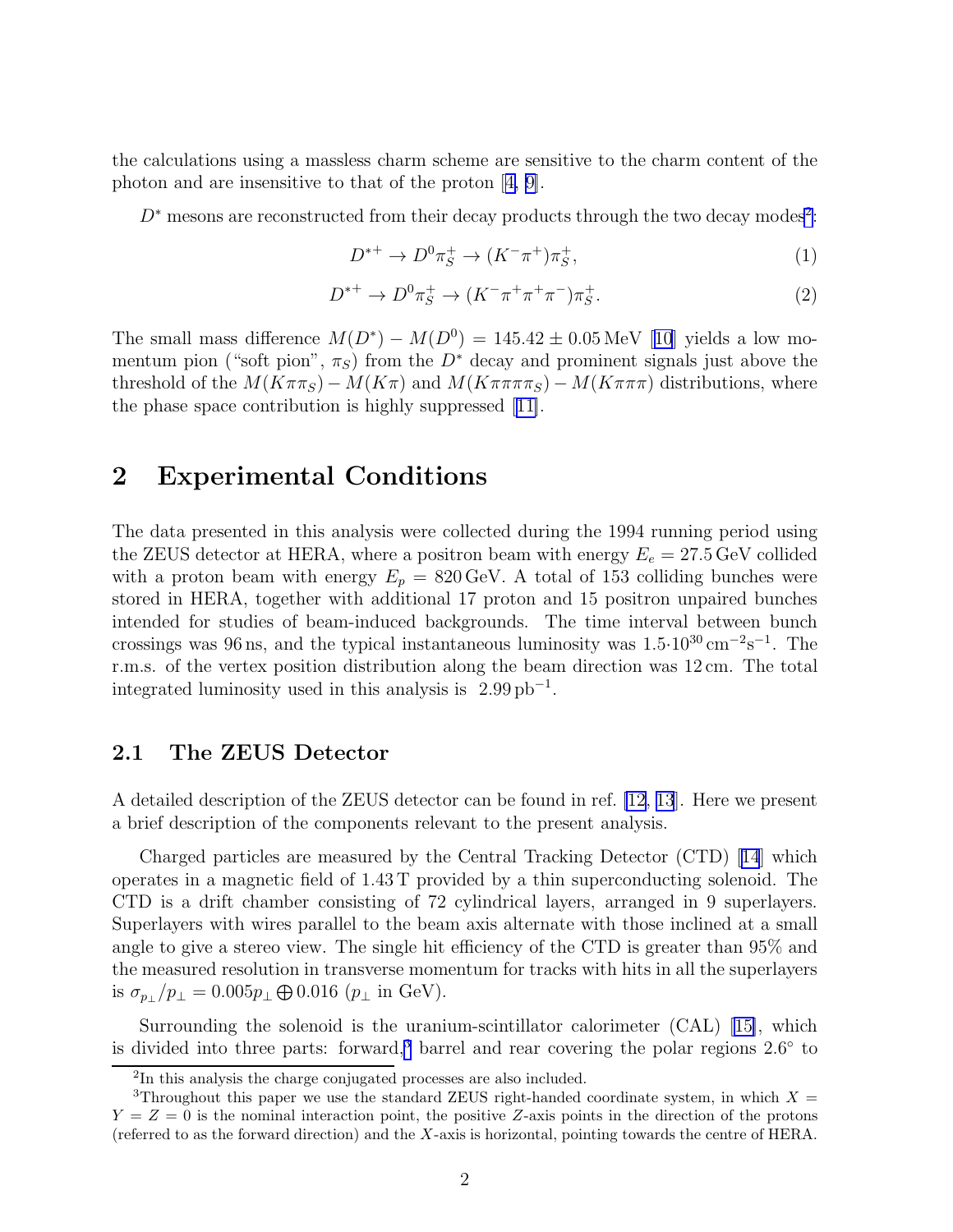36.7°, 36.7° to 129.1° and 129.1° to 176.2°, respectively. The CAL covers 99.7% of the solid angle, with holes of  $20 \times 20$  cm<sup>2</sup> in the centres of the forward and rear calorimeters to accommodate the HERA beam pipe. Each of the calorimeter parts is subdivided into towers which are segmented longitudinally into electromagnetic (EMC) and hadronic (HAC) sections. These sections are further subdivided into cells each of which is read out by two photomultipliers. From test beam data, energy resolutions of  $\sigma_E/E = 0.18/\sqrt{E}$ for electrons and  $\sigma_E/E = 0.35/\sqrt{E}$  for hadrons (E in GeV) have been obtained. The timing resolution of a calorimeter cell is less than 1 ns for energy deposits greater than 4.5 GeV. In order to minimise the effects of noise due to the uranium radioactivity on the measurements, all EMC (HAC) cells with an energy deposit of less than 60 (110) MeV are discarded from the analysis. For cells without energy deposits in neighbouring cells this cut was increased to 80 (120) MeV.

Proton-gas events occurring in front of the nominal ep interaction region are out of time with respect to the  $ep$  interactions and may thus be rejected by timing measurements made by the CAL and by scintillation veto counter arrays located at  $Z = -730$  cm,  $Z = -315$  cm and  $Z = -150$  cm.

The luminosity was determined from the rate of the Bethe-Heitler process  $e^+p \to e^+\gamma p$ , where the photon is measured by a calorimeter [\[16\]](#page-21-0) located at  $Z = -107$  m in the HERA tunnel in the direction of the positron beam.

#### 2.2 Trigger

The ZEUS detector uses a three level trigger system[[12\]](#page-21-0). For the analysis presented in this paper the following trigger strategy was chosen to identify  $D^*$  candidates in the central region of the detector.

In the first level trigger the calorimeter cells were combined to define regional and global sums which were required to exceed one of the following thresholds:

- Total energy greater than  $15 \,\text{GeV}$ ,
- Total EMC energy greater than  $10 \,\text{GeV}$ ,
- Total transverse energy greater than 11 GeV,
- EMC energy in the barrel calorimeter greater than  $3.5 \,\text{GeV}$ ,
- EMC energy in the rear calorimeter greater than  $2 \text{ GeV}$ .

In addition, at least one CTD track coming from the *ep* interaction region was required. Events with timing measured by the veto counters, inconsistent with an ep interaction, were removed.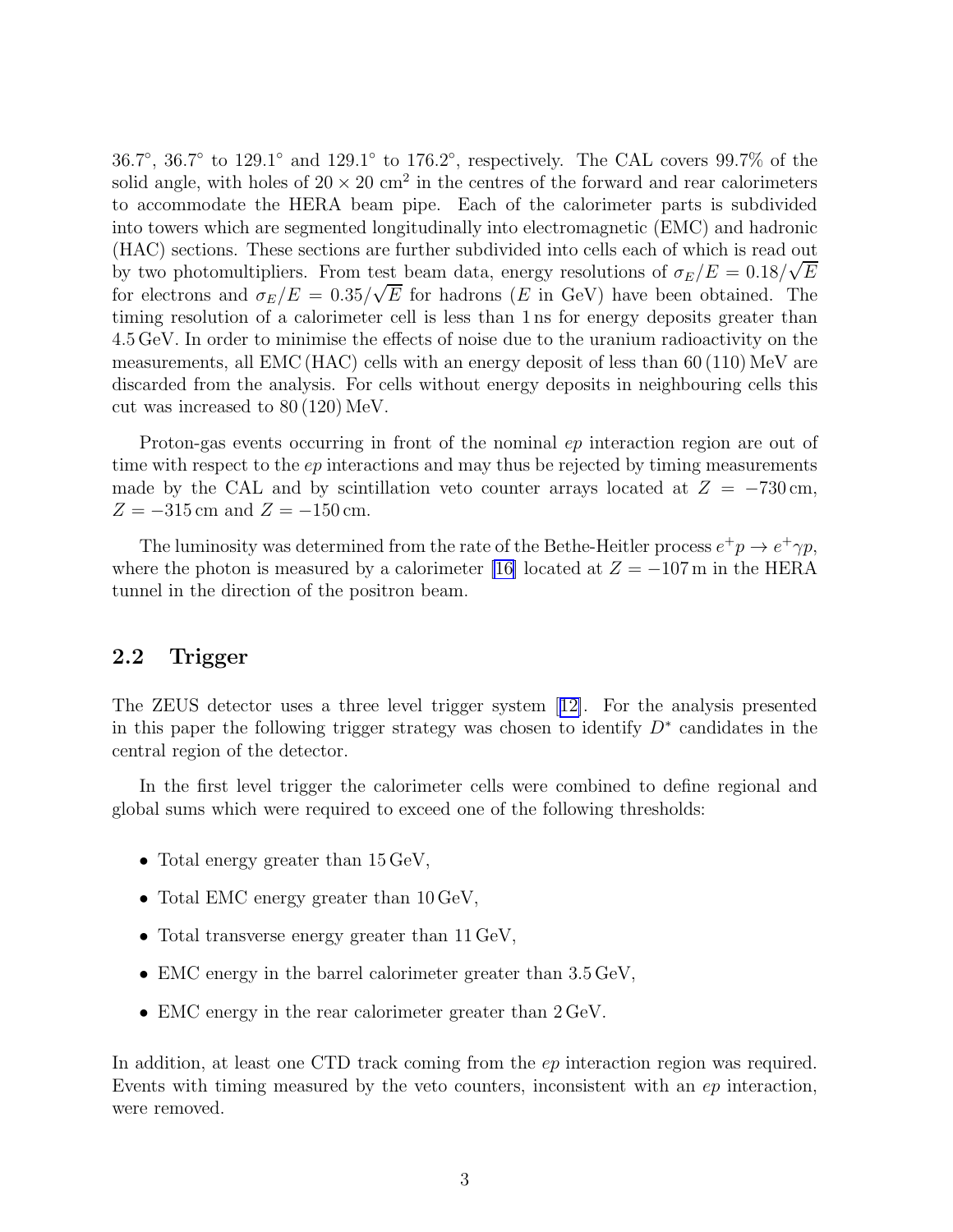In the second level trigger beam-gas events were rejected by exploiting the excellent timing resolution of the calorimeter. Also events were rejected in which the vertex determined by the CTD was not compatible with the nominal  $ep$  interaction region.

In the third level trigger (TLT) the full event information was available. Calorimeter timing cuts were tightened for further rejection of the remaining beam-gas events. Events were required to have a transverse energy outside a cone of  $\theta = 10°$  with respect to the proton direction,  $E_{\perp}^{\theta > 10^{\circ}}$ , above 12 GeV. The online value overestimates the offline  $E_{\perp}^{\theta > 10^{\circ}}$  due to the simplified event reconstruction at the TLT. In addition, the following requirements were made:

- $p_{\perp}^{max+} > 0.5 \,\text{GeV},$
- $p_{\perp}^{max-} > 0.5 \,\text{GeV}$  and
- $p_{\perp}^{max+} + p_{\perp}^{max-} > 2.0 \,\text{GeV},$

where the quantity  $p_{\perp}^{max+}$   $(p_{\perp}^{max-})$  is defined as the maximum transverse momentum of any positive (negative) track associated with the reconstructed event vertex in the polar angle range  $15° < \theta < 165°$ .

### 3 Data Analysis

#### 3.1 Offline Data Selection

The event sample accepted by the trigger algorithm was processed using the standard offline ZEUS detector calibration and event reconstruction code. To define an inclusive photoproduction sample, the following requirements were imposed:

- A reconstructed vertex with at least three tracks associated to it.
- $E_{\perp}^{\theta > 10^{\circ}} > 12 \,\text{GeV}.$
- No scattered positron found in the CAL according to the algorithm described in ref. [\[17](#page-21-0)]. This requirement removes deep inelastic scattering (DIS) neutral current events, thereby restricting  $Q^2$  to below  $4 \text{ GeV}^2$ . The corresponding median  $Q^2$  is about  $5.10^{-4} \text{ GeV}^2$ .
- 0.1  $\lt y_{\text{JB}}$   $\lt$  0.7. Here  $y_{\text{JB}}$  is the Jacquet-Blondel [\[18\]](#page-22-0) estimate of y, the fraction of the positron energy carried by the photon in the proton rest frame. It is defined as:

$$
y_{\text{JB}} = \frac{\Sigma_i (E - p_z)_i}{2E_e},
$$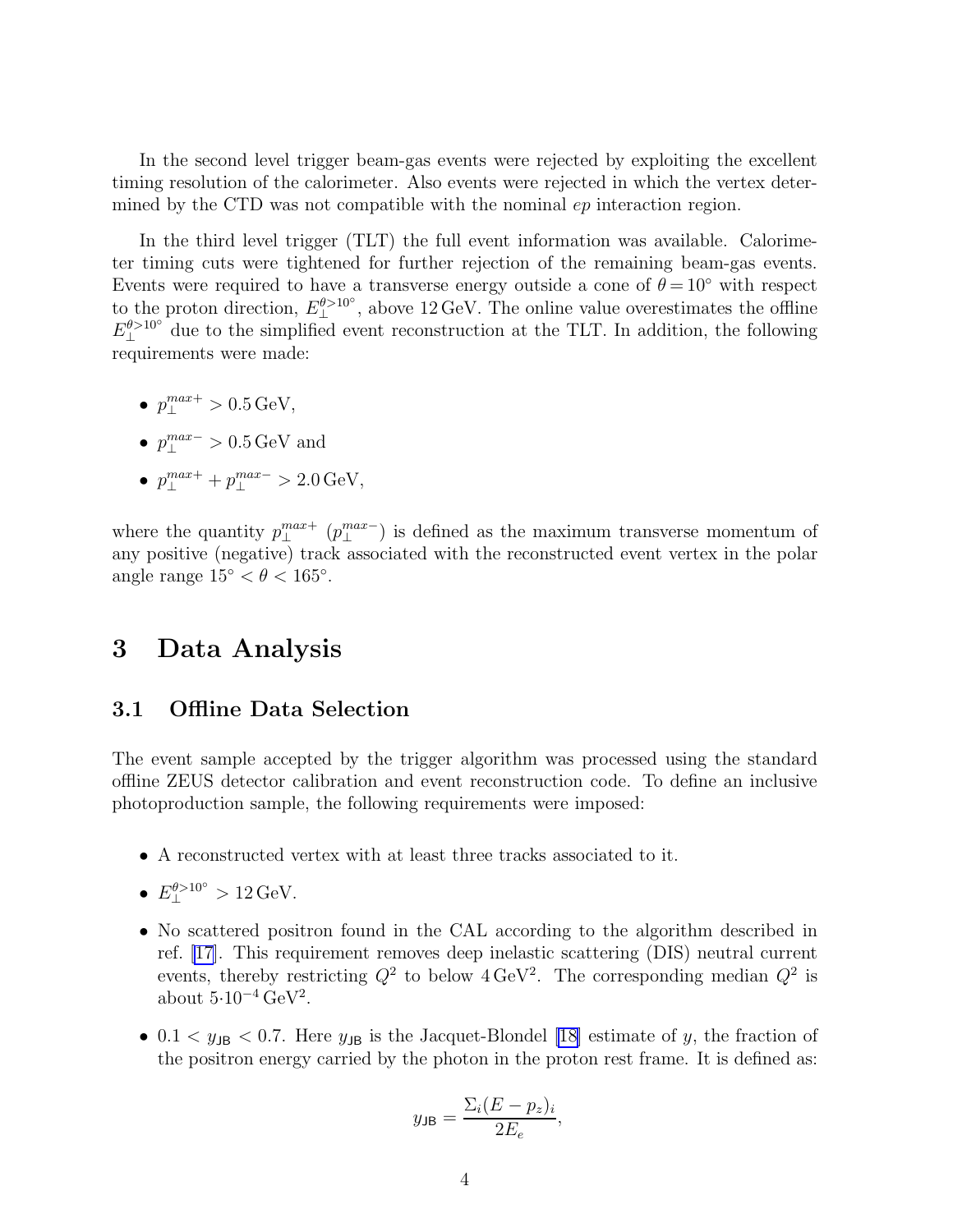where the sum runs over all calorimeter cells and  $p_z$  is the  $Z$  component of the momentum vector assigned to each cell of energy E. The lower  $y_{\text{JB}}$  cut rejects events from a region where the acceptance is small because of the trigger requirements. The upper cut rejects possible background from DIS events in which the scattered positron has not been identified, and therefore is included in the  $y_{\text{JB}}$  calculation, thus producing a value of  $y_{\text{JB}}$  closer to 1.

With these requirements, an inclusive photoproduction sample of about 450,000 events was selected. The  $\gamma p$  centre of mass energy of these events was calculated from  $y_{\text{JB}}$  via the expression  $W_{\text{JB}} = \sqrt{4y_{\text{JB}}E_pE_e}$  and ranges from 100 to 250 GeV. A systematic shift observed in the reconstructed values of  $W_{JB}$  with respect to the true W of the event, due to energy losses in inactive material in front of the calorimeter and particles lost in the rear beam pipe, was corrected using Monte Carlo (MC) techniques[[6, 17\]](#page-21-0). The centre of mass energy range covered by the photoproduction sample is then  $115 < W < 280 \,\text{GeV}$ .

A  $D^*$  reconstruction algorithm was applied to all selected events. This algorithm combines the reconstructed tracks in each event to form  $D^*$  candidates assuming the decay channels [\(1\)](#page-10-0) or([2\)](#page-10-0). It uses the mass difference technique to suppress the high background due to random combinations from non- $c\bar{c}$  events, which have a much higher cross section. Only tracks associated with the event vertex and having  $p_{\perp} > 0.2 \,\text{GeV}$  and  $|\eta|$  < 1.75 are included in the combinations.

## $3.2 \quad \text{ The } D^{*+} \rightarrow D^0 \pi_S^+ \rightarrow (K^- \pi^+) \pi_S^+ \text{ Decay Channel}$

In each event tracks with opposite charges and  $p_{\perp} > 0.5 \,\text{GeV}$  were combined into pairs to form  $D^0$  candidates. The invariant mass  $M(K\pi)$  of each pair was calculated. No particle identification was used, so kaon and pion masses were assumed in turn for each particle in the pair. A third track, assumed to be the soft pion,  $\pi_S$ , with a charge opposite to that of the particle taken as a kaon, was then added to the combination. The mass difference  $\Delta M = M(K\pi\pi_S) - M(K\pi)$  was evaluated. Only  $K\pi\pi_S$  combinations with  $-1.5 < \eta < 1.0$ , for which the acceptance is high, were kept. As a result of the  $E_{\perp}^{\theta > 10^{\circ}} > 12 \,\text{GeV}$  cut the acceptance of the  $K\pi\pi s$  combinations having  $p_{\perp}$  below 3 GeV is very small. Thus  $p_{\perp}(K\pi\pi_S) > 3$  GeV was required. This cut excludes almost all soft pions with  $p_+(\pi_S)$  < 0.2 GeV, so the overall cut of  $p_+ > 0.2$  GeV on all tracks causes essentially no loss of  $D^*$  candidates.

In Fig. 1a the  $\Delta M$  distribution for combinations with 1.80 <  $M(K_{\pi})$  < 1.92 GeV isshown. A clear peak at the nominal value of  $M(D^*) - M(D^0)$  [[10\]](#page-21-0) is observed. To determine the combinatorial background under the peak, combinations in the range  $1.68 < M(K_{\pi}) < 2.04 \,\text{GeV}$  were used, in which both tracks forming the  $D^0$  candidates had the same charge (these will be referred to as wrong charge combinations). The  $\Delta M$ distribution from these combinations, normalized to the number of right charge combinations in the range  $155 < \Delta M < 180$  MeV, is also shown in Fig. 1a.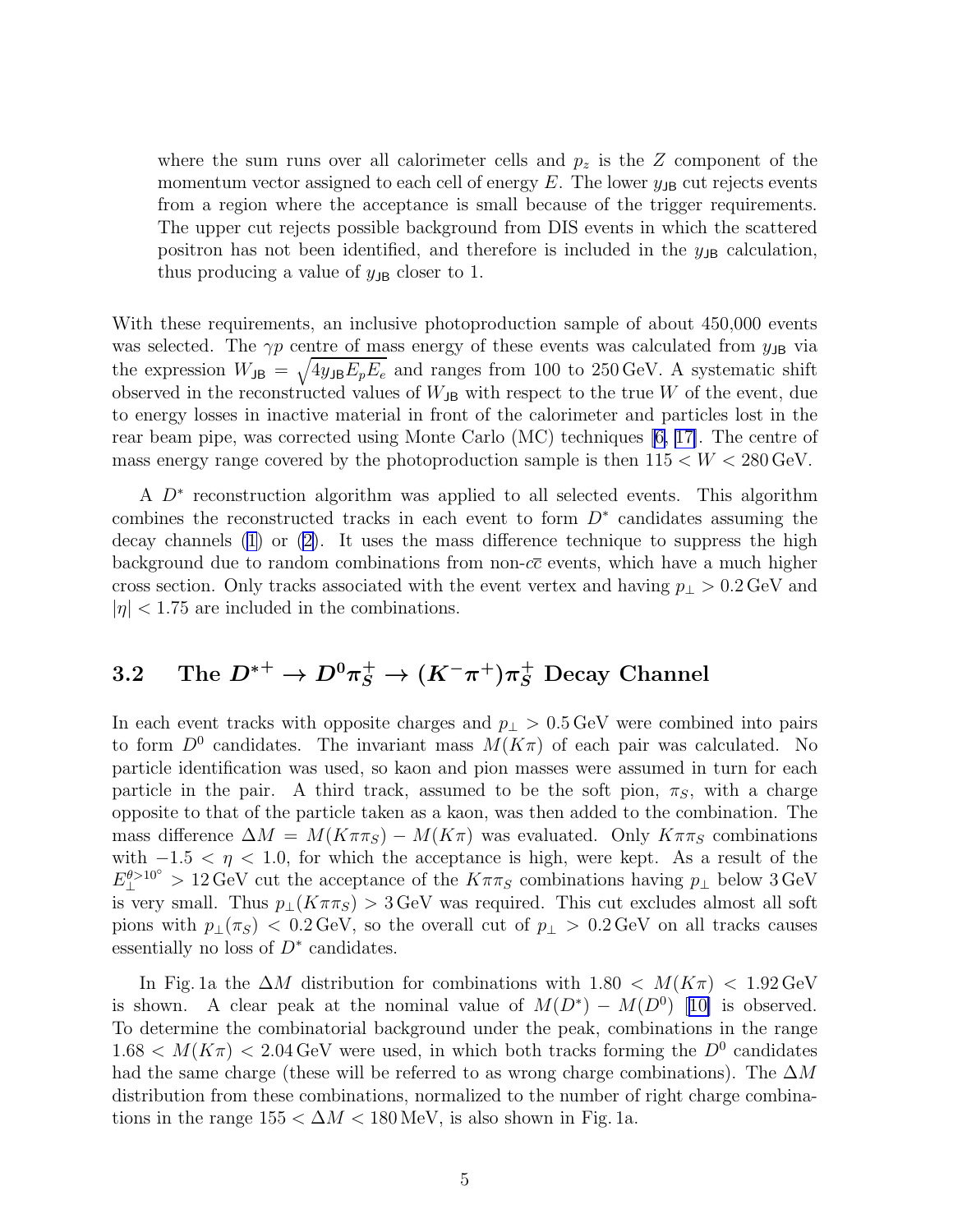The  $M(K\pi)$  spectrum corresponding to combinations having a mass difference in the range 143 <  $\Delta M$  < 148 MeV is shown in Fig. 1b. A clear peak at the nominal  $D^0$ massof  $1.8645 \pm 0.0005 \,\text{GeV}$  [[10](#page-21-0)] is observed. The combinatorial background was again determined by using wrong charge combinations. The  $M(K_{\pi})$  distribution from these combinations was normalized to the number of right charge combinations in the range  $2.0 < M(K_{\pi}) < 2.5 \,\text{GeV}$ . A clear excess of right charge combinations with respect to the combinatorial background was observed for masses below that of the  $D^0$  meson. This excess is reproduced by the MC simulation (when a sample including all decay modes of the  $D^0$  is used), and is mainly due to events in which a  $D^0$  decays into  $K\pi\pi^0$  and the extra  $\pi^0$  is not included in the  $D^0$  invariant mass reconstruction.

The signals from Fig. 1 were fitted with the maximum likelihood method to a sum of a Gaussian (describing the signal) and a functional form (describing the background shape) of  $A \cdot (\Delta M - m_{\pi})^B$  for Fig. 1a and  $\exp(C + D \cdot M(K\pi))$  for Fig. 1b. The mass and width values obtained were:  $\Delta M = 145.44 \pm 0.08 \,\text{MeV}$ ,  $\sigma = 0.68 \pm 0.08 \,\text{MeV}$  from Fig. 1a and  $M(D^o) = 1860 \pm 4$  MeV,  $\sigma = 29 \pm 4$  MeV from Fig. 1b. The mass values obtained are in agreement with the PDG values [\[10\]](#page-21-0). The width values agree with our MC simulations. The observed signals confirm that the reconstructed  $D^*$  candidates come from channel [\(1](#page-10-0)). The contribution of other  $D^{\circ}$  decay modes to this signal is negligible as estimated by MC studies. The number of reconstructed  $D^*$ 's was determined by subtracting the normalized background distributions described above from the right charge distributions. The use of a wider  $M(K_{\pi})$  range for the wrong charge combinations compared with the signal region reduces the statistical error of the subtraction procedure. After subtracting the background from the  $\Delta M$  distribution of Fig. 1a, a signal of  $152 \pm 16$ reconstructed  $D^*$ 's was obtained, consistent with the corresponding subtracted signal from the  $M(K_{\pi})$  distribution.

## $3.3\quad \hbox{ The } D^{*+}\to D^0\pi^+_S\to (K^-\pi^+\pi^+\pi^-)\pi^+_S\hbox{ Decay Channel}$

For this channel, four tracks were combined to form a  $D^0$  candidate. The invariant mass  $M(K\pi\pi\pi)$  was calculated for combinations having a total charge of zero. Since no particle identification was used, kaon and pion masses were assumed in turn for each particle in the combination. A fifth track, assumed to be the soft pion,  $\pi_S$ , with a charge opposite to that of the kaon was added to the combination and the mass difference  $\Delta M = M(K \pi \pi \pi g) - M(K \pi \pi \pi)$  was determined. Minimum transverse momenta of 0.5 GeV for the track taken to be the kaon and of 0.2 GeV for the other tracks were required.

Due to the higher number of decay particles in this channel, the combinatorial background is higher than that of channel([1\)](#page-10-0). In order to achieve an improved signal to background ratio, we required the transverse momentum of the  $K\pi\pi\pi\pi_S$  combination to be above 4 GeV, and to satisfy the condition  $p_{\perp}^{K\pi\pi\pi\pi_S} > 0.2 \cdot E_{\perp}^{\theta > 10^{\circ}}$ . This latter requirement removed about one third of the combinatorial background, i.e. the contribution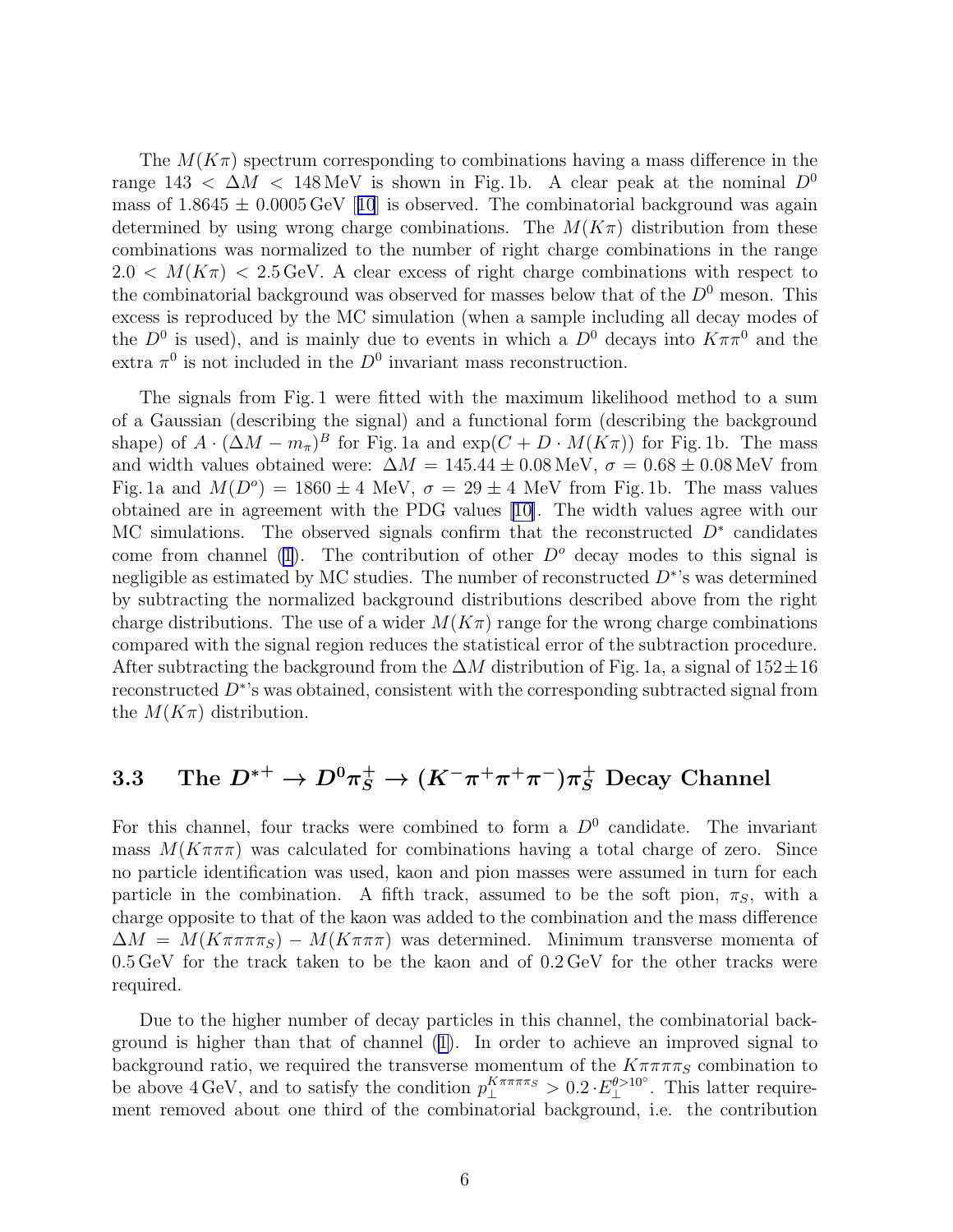from events with high  $E_{\perp}^{\theta > 10^{\circ}}$  in which a combination with relatively low transverse momentum was found. No reduction in the number of signal events was observed. Finally, the reconstructed  $D^*$  candidates were required to be in the same pseudorapidity range as for channel [\(1\)](#page-10-0), i.e.  $-1.5 < \eta < 1.0$ .

Fig. 2a shows the  $\Delta M$  distribution for those combinations with  $1.81 < M(K\pi\pi\pi)$ 1.91 GeV. The  $M(K\pi\pi\pi)$  spectrum for combinations in the range  $143 < \Delta M < 148$  MeV is shown in Fig. 2b. A smaller window around the nominal  $D^0$  mass was used in this channel because of the better mass resolution due to the lower average transverse momenta of the  $D^0$  decay particles. The signals from Fig. 2 were fitted to a sum of a Gaussian (describing the signal) and a functional form (describing the background shape) of  $A \cdot (\Delta M - m_{\pi})^B$  for Fig. 2a and  $P_2(x) = C + Dx + Ex^2$ , where  $x = M(K\pi\pi\pi)$ for Fig. 2b. The mass and width values obtained were:  $\Delta M = 145.42 \pm 0.11$  MeV,  $\sigma = 0.83 \pm 0.11$  MeV from Fig. 2a and  $M(D^o) = 1859 \pm 3$  MeV,  $\sigma = 19 \pm 3$  MeV from Fig. 2b. The mass values obtained are in agreement with the PDG values [\[10\]](#page-21-0), and the widths agree with the MC values.

There are two main sources of background to the  $D^*$  signals in this decay channel. The first one is the combinatorial background coming from events or tracks in which no  $D^*$ decaying through this channel is produced. To determine this background, wrong charge combinations with total charge  $\pm 2$  for the  $D^0$  candidate and total charge  $\pm 1$  for the  $D^*$ candidate were used. The distributions of the wrong charge combinations were normalized to the number of right charge combinations for  $\Delta M$  in the range  $155 < \Delta M < 180$  MeV, and for  $M(K\pi\pi\pi)$  in the range  $2.0 < M(K\pi\pi\pi) < 2.5$  GeV and are shown in Fig. 2. After the background subtraction, 199 ± 29 reconstructed  $D^*$ 's were observed in the  $\Delta M$ distribution. The second source of background is due to events in which a  $D^*$  decaying in this channel was produced, but more than one combination was reconstructed inside the signal region, due to the erroneous assignment of the kaon mass to a pion with the same charge from the  $D^0$  decay. The fraction of  $D^*$ 's with a wrong  $(K,\pi)$  mass assignment was found from MC calculations to be 16%. After subtracting this contribution, a final signal of  $167 \pm 25$  reconstructed  $D^*$ 's was obtained. Monte Carlo studies show that the contribution of other  $D^{\circ}$  decay modes to this signal is about 3% and was neglected.

### 4 Monte Carlo Simulation

The Monte Carlo programs PYTHIA [\[19\]](#page-22-0) and a recent version of HERWIG [\[20, 21\]](#page-22-0) containing an improved description of transverse energy distributions were used to model the hadronic final states in  $c\bar{c}$  production and to study the efficiency of the data selection cuts. Both programs are general purpose event generators which include QCD LO matrix elements for charm photoproduction. They simulate higher order QCD radiation by parton shower evolution in the initial and final states, taking into account coherence effects from the interference of soft gluon amplitudes. Fragmentation into hadrons is simulated with a cluster algorithm[[22\]](#page-22-0) in the case of HERWIG, and with the LUND string model[[23](#page-22-0)]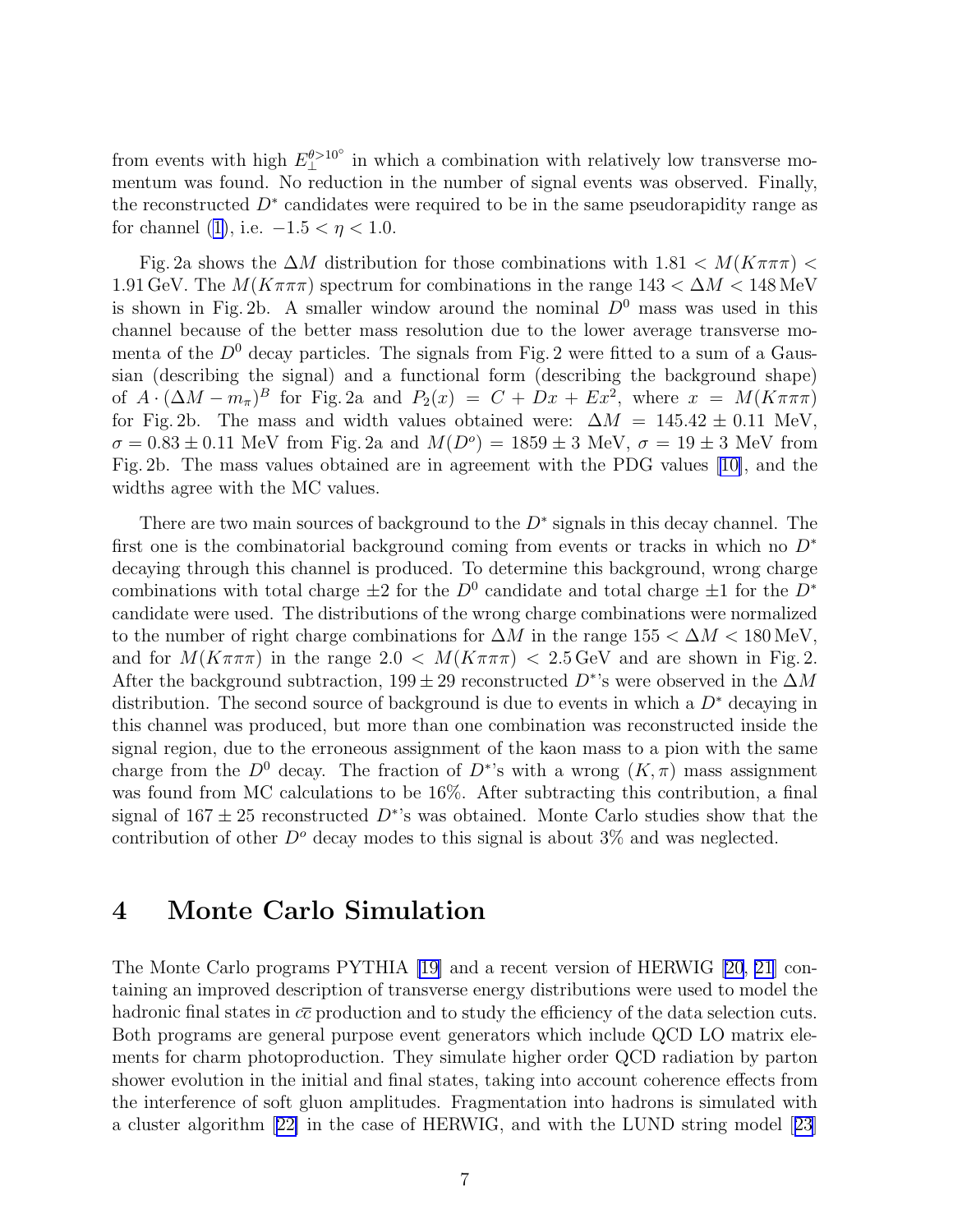in the case of PYTHIA. In HERWIG, the lepton-photon vertex is calculated exactly for the direct photon processes and the equivalent photon approximation [\[24](#page-22-0)] is used for the resolvedprocesses. In PYTHIA the Weizsäcker-Williams approximation [[25\]](#page-22-0) is used in both cases.

Large samples of  $c\bar{c}$  events were generated with both MC programs. Direct and resolved photon events, including charm excitation, were generated using several parton distribution parametrizations for both the proton and the photon. The MRSG[[26](#page-22-0)] parametrization for the proton and the GRV-G HO[[27](#page-22-0)] for the photon were used to produce the reference samples. These samples had at least 20 times the statistics of the data, so their contribution to the statistical error was neglected. It was found from MC studies that, in the kinematic range used, the results are insensitive to contributions from charm excitation in the proton. However they are sensitive to charm excitation in the photon. The differences between results obtained with and without charm excitation in the photon are included in the systematic errors. A large sample of  $b\overline{b}$  events was also generated with PYTHIA to allow an estimation of the fraction of photoproduced  $D^*$ 's originating from this process.

Eventscontaining at least one charged  $D^*$  decaying into channel ([1\)](#page-10-0) or [\(2](#page-10-0)) were processed through the standard ZEUS detector and trigger simulation programs and through the event reconstruction package.

## 5 Cross Section Determination

The integrated  $D^*$  electroproduction cross section in the kinematic region defined by the selection cuts  $Q^2 < 4 \text{ GeV}^2$ , 115 < W < 280 GeV, -1.5 <  $\eta^{D^*}$  < 1.0 and  $p_{\perp}^{D^{*}}>3$ or 4 GeV is calculated using the formula:

$$
\sigma_{ep \to D^*X} = \frac{N_{corr}^{D^*}}{\mathcal{L} \cdot Br},
$$

where  $N_{corr}^{D^*}$  is the acceptance-corrected number of  $D^*$ ,  $Br$  is the combined branching ratio of a given channel (see Table 1) and  $\mathcal{L} = 2.99 \pm 0.05 \,\mathrm{pb}^{-1}$  is the integrated luminosity.

The usual method to correct data by the ratio of generated to reconstructed MC events is valid when the MC well describes the data distributions of quantities used in the analysis. In our case most of these distributions are well described by the MC events. However, for the  $E_{\perp}^{\theta > 10^{\circ}}$  distribution the data yield higher values compared to the events simulated with PYTHIA. Therefore the reference MC used to calculate the acceptance for channel (1) was HERWIG. In the case of channel ([2\)](#page-10-0) PYTHIA was used since HERWIG does not reproduce the decay width of the resonances, and hence does not describe correctly the  $D^0$  decays into four particles.

In order to minimize the MC dependence of the corrections for the  $E_{\perp}^{\theta > 10^{\circ}}$  cut in both channels, a two step procedure was used to calculate  $N_{corr}^{D^*}$ :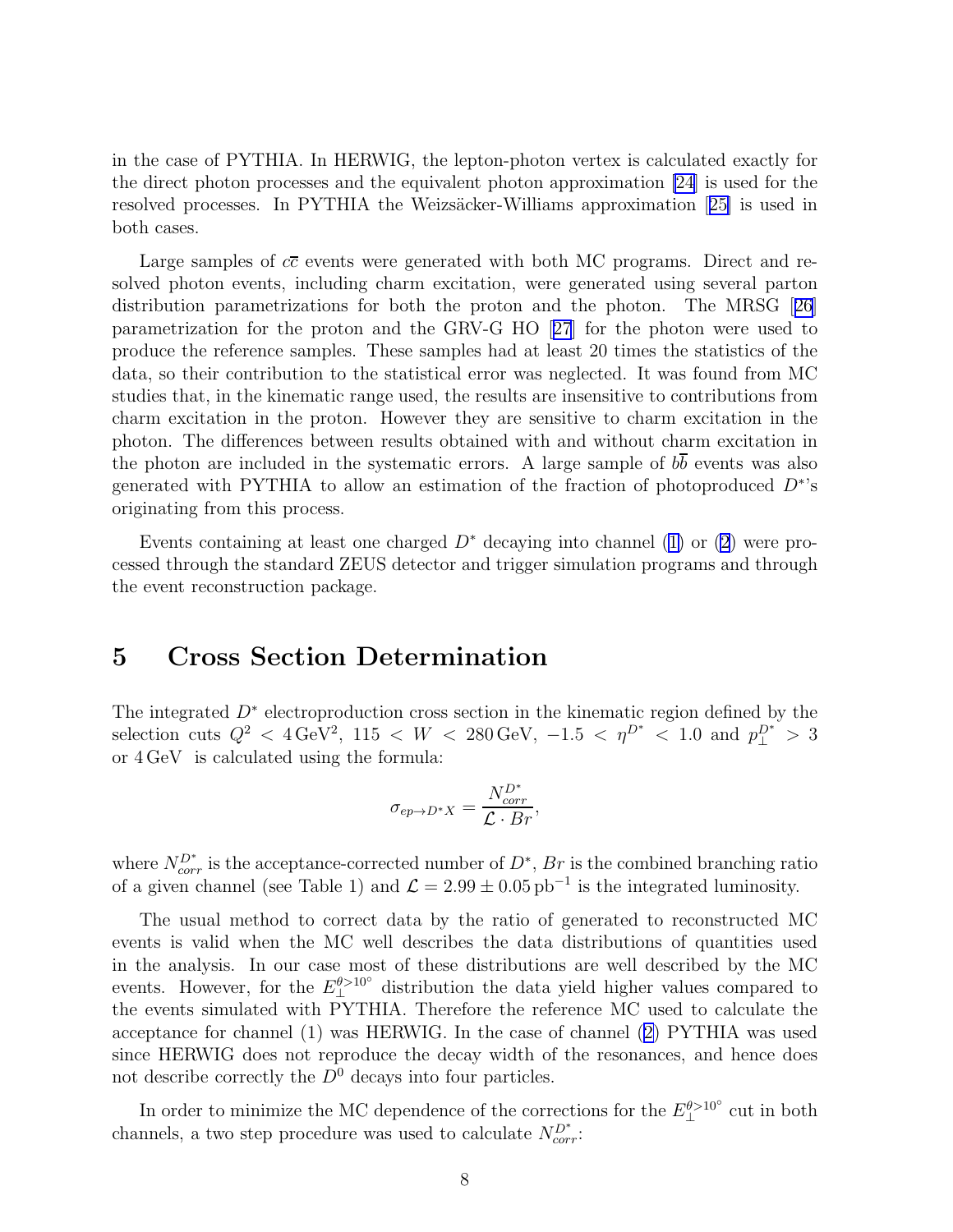- (a) A weighting factor  $\omega_1$  was obtained from the MC simulation and applied to each reconstructed D<sup>∗</sup> candidate. These events were corrected for the tracking efficiency of the  $D^*$  reconstruction algorithm and for all trigger and event selection cuts except for the  $E_{\perp}^{\theta > 10^{\circ}}$  cut. The factor  $\omega_1$  is defined as the number of generated  $D^*$ 's divided by the number of reconstructed  $D^*$ 's. It is calculated in a three-dimensional grid in the reconstructed quantities  $p_{\perp}^{D^*}$ ,  $\eta^{D^*}$  and  $W_{\text{JB}}$ . The average values of  $\omega_1$  are  $2.99 \pm 0.03$  and  $3.07 \pm 0.04$  for channel (1) and channel (2), respectively. The variation of  $\omega_1$  as a function of any of the three grid variables is less than a factor of two in the restricted kinematic range.
- (b) To calculate the correction for the  $E_1^{\theta > 10^{\circ}} > 12 \,\text{GeV}$  cut we used an independent  $D^*$  data sample selected for channel (1) with no cut on the energy deposition in the calorimeter at the TLT. Only tracking information was used for this sample selection at the TLT. The corresponding correction factor  $\omega_2$  is given by the total number of  $D^*$ 's (corrected as in (a) above) obtained with the TLT tracking selection divided by the number of those  $\overline{D^*}$ 's (corrected as in (a) above) in events which satisfy the cut  $E_{\perp}^{\theta > 10^{\circ}} > 12 \,\text{GeV}$ . The correction by this method increases the statistical error of the result, but reduces the systematic error due to the different MC modeling of the  $E_1^{\theta > 10^{\circ}}$  distribution. The factor  $\omega_2$  was applied as an overall weight for the total cross section calculation or bin-by-bin in each differential cross section distribution. Since the  $\omega_2$  correction is independent of the tracking acceptance (which is included in  $\omega_1$ ), the  $\omega_2$  weights of channel (1) were used also for the  $N_{corr}^{D^*}$  evaluation of channel (2). The average values of  $\omega_2$  are  $1.8 \pm 0.2$  and  $1.4 \pm 0.1$  for  $p_{\perp} > 3 \,\text{GeV}$ and  $p_{\perp} > 4$  GeV, respectively.

The reconstructed number of  $D^*$  mesons after background subtraction  $(N_{meas}^{D^*})$ , the acceptance corrected number of produced  $D^*$ 's  $(N_{corr}^{D^*} = \omega_1 \omega_2 N_{meas}^{D^*}),$  the branching ratios Br [[10](#page-21-0)] and the integrated cross sections for both decay channels are presented in Table 1. For comparison with channel (2), the value obtained for channel [\(1\)](#page-10-0) requiring  $p_{\perp}^{D^*} > 4 \text{ GeV}$ is also shown. The cross sections of both channels are in good agreement for the same kinematic region.

The differential cross sections  $d\sigma/dp_{\perp}^{D^*}$ ,  $d\sigma/dp_{\perp}^{D^*}$  and  $d\sigma/dW$  were calculated using the same correction procedure in five bins in  $p_{\perp}^{D^*}$  (3-4; 4-5; 5-6; 6-8; 8-12 GeV), three bins in  $\eta^{D^*}$  ((-1.5)-(-0.6); (-0.6)-(0.1); (0.1-1.0)) and three bins in W (115-170; 170-225; 225-280 GeV). For each variable  $(p_\perp^{D^*}, \eta^{D^*}, W)$ , the other two variables are integrated over their kinematic region. The combinatorial background was subtracted bin-by-bin from each distribution using the method described in section 3. The  $d\sigma/dp_{\perp}^{D^*}$  distributions for both channels (1) and (2) are shown in Fig. 3. The  $d\sigma/d\eta^{D^*}$  and  $d\sigma/dW$  distributions for channel (1) are shown in Fig. 4. The results are in agreement with those of the H1 untaggedphotoproduction data [[7](#page-21-0)], also shown in Fig. 3, with the same  $D^*$  rapidity range and with  $95 < W < 268$  GeV, which is quite similar to the kinematic range of this measurement.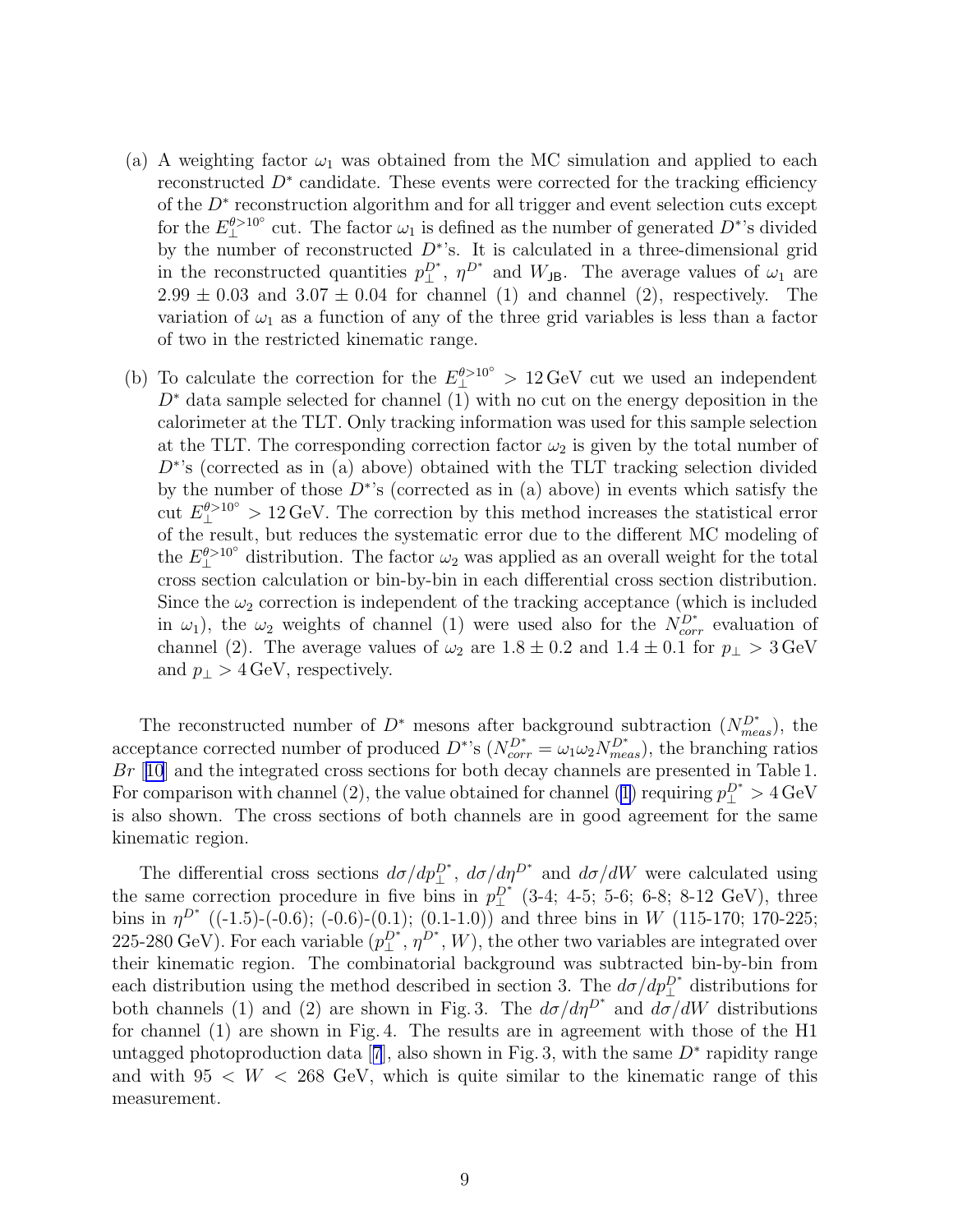|     | Channel $p_+^{D^*}$ (GeV) | $N_{meas}^{D^*}$ | $N_{corr}^{D^*}$             | Br                                                 | $\sigma_{ep\rightarrow D^*X}$ (nb) |
|-----|---------------------------|------------------|------------------------------|----------------------------------------------------|------------------------------------|
| (1) | $>$ 3                     |                  |                              | $152 \pm 16$   $828 \pm 129$   $0.0262 \pm 0.0010$ | $10.6 \pm 1.7 \pm \frac{1.6}{1.3}$ |
| (1) | >4                        |                  | $97 \pm 11$   $348 \pm 53$   | $0.0262 \pm 0.0010$                                | $4.5 \pm 0.7 \pm 0.6$              |
| (2) | >4                        |                  | $167 \pm 25$   $739 \pm 128$ | $0.051 \pm 0.003$                                  | $4.8 \pm 0.8 \pm 1.0$              |

Table 1: Cross section  $\sigma_{ep\to D^*X}$  and related quantities for  $Q^2 < 4 \text{ GeV}^2$ ,  $115 < W < 280$ GeV and  $-1.5 < \eta^{D^*} < 1.0$ .

#### 5.1 Systematic Uncertainties

A detailed study of possible sources of systematic uncertainties was carried out, which we now summarize.

Trigger acceptance uncertainties are mainly due to the different energy distributions predicted by the two event generators PYTHIA and HERWIG with and without flavour excitation. The uncertainties were determined from the difference between the cross sections obtained with both MC generators. For channel (1) the largest shift was  $-11\%$ . For channel (2) the largest shift was  $+10\%$ .

To estimate the uncertainties in the tracking procedure, all track selection cuts were varied. In the present analysis only tracks associated with the event vertex were considered. The systematic error due to any  $D^*$  track not being fitted to the vertex was estimated from a careful comparison of vertex fitting in data and Monte Carlo. The resulting uncertainties on the cross sections are  $^{+14}_{-4}\%$  and  $^{+18}_{-10}\%$  for channels (1) and (2), respectively.

The uncertainty in the acceptance of the  $E_{\perp}^{\theta > 10^{\circ}} > 12$  GeV cut was estimated by changing the cut value by  $\pm 0.5 \,\text{GeV}$ . A variation in the cross section of  $^{+4}_{-0}$ % for channel (1) and  $\frac{+3\%}{-7\%}$  for channel (2) was found. A shift of  $\pm 3\%$  in the calorimeter energy scale produces a variation of  $\frac{+2}{0}$  for channel (1) and  $\frac{+0}{-1}$ % for channel (2).

Background estimation uncertainties were determined by varying the normalization region. The uncertainties were found to be  $_{-1}^{+0}\%$  for both channels (1) and (2).

The parton density parametrizations[[28](#page-22-0)] MRS(G), MRS(A'),GRV94 HO and CTEQ3M for the proton and GRV-G HO, GRV-G LO, LAC-G1, GS-G HO and DG-G1 for the photon were used in the MC event simulation. No significant variation of the acceptance was found in the kinematic region used for this analysis.

Finally, contributions of  $\pm 1.5\%$  from the luminosity measurement, and  $\pm 3.7\%$  or  $\pm 5.7\%$  $\pm 5.7\%$  $\pm 5.7\%$  from the branching ratios [[10\]](#page-21-0) of channels (1) or (2) respectively, were included.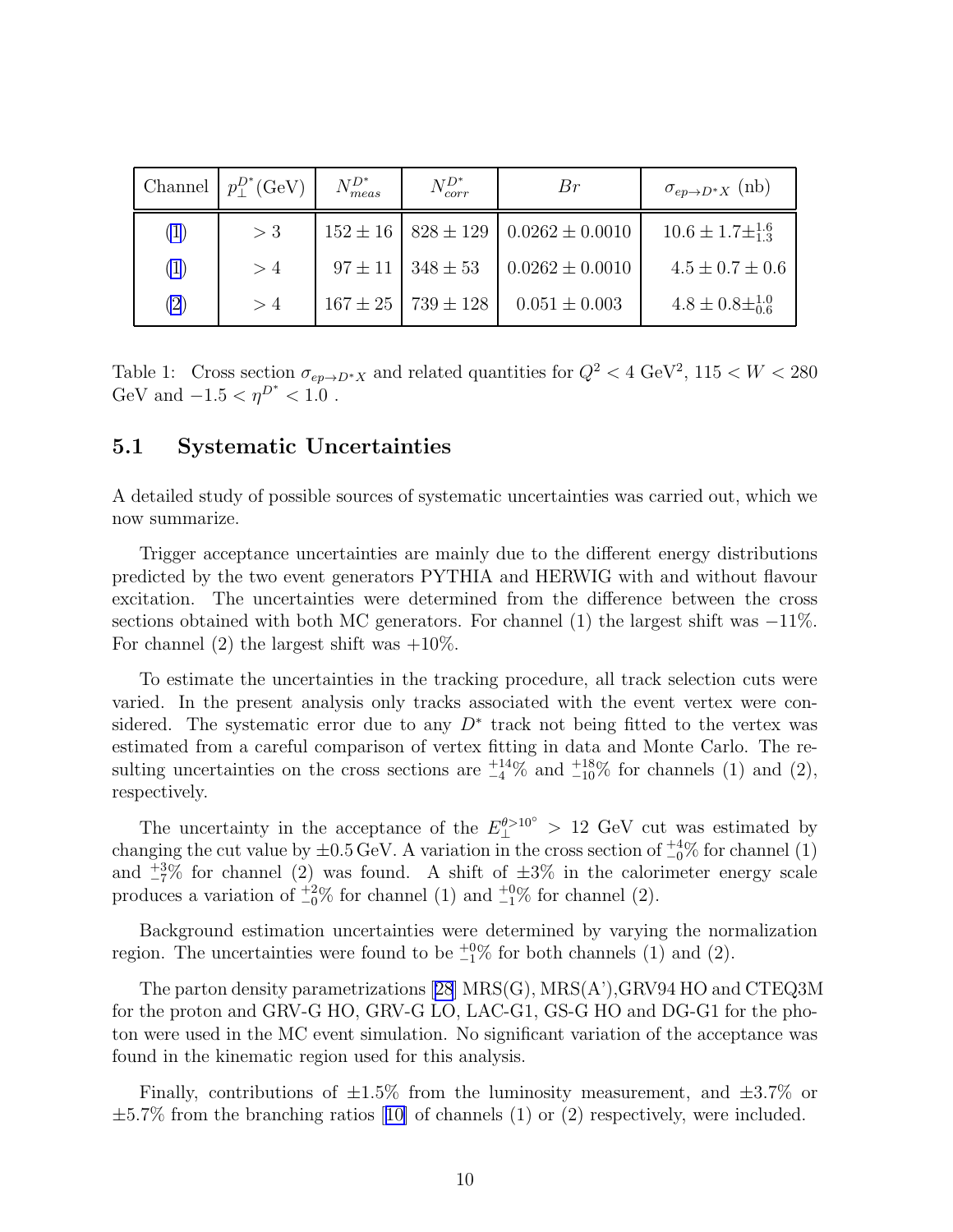All contributions to the systematic errors were added in quadrature. The final systematic errors to the total cross sections are given in table 1. For the differential cross sections they were added in quadrature to the statistical errors and are indicated as the outer error bars in Figures 3 and 4.

## 6 Comparison with NLO QCD Calculations

Full NLO computations of differential cross sections for heavy quark production in any kinematic region[[3, 9\]](#page-21-0) became available recently. We compare our measurements with two such calculations.

One of the two computations was done in the massive charm scheme [\[3\]](#page-21-0), where  $m_c$ actsas a cutoff for the perturbative calculation. The program for  $c\bar{c}$  photoproduction [[29](#page-22-0)] from this computation was used to produce total and differential  $D^*$  cross sections in the restricted kinematic region of our measurement. From MC studies it was found that the contribution of  $b\overline{b}$  production to the  $D^*$  cross section is below 5%. The charm fragmentation into  $D^*$  was performed using the Peterson formula [\[30](#page-22-0)]:

$$
f(z) \propto \left[ z \left( 1 - \frac{1}{z} - \frac{\epsilon_c}{(1-z)} \right)^2 \right]^{-1},
$$

with $\epsilon_c = 0.06$  [[31](#page-22-0)] and using the branching ratio  $Br(c \to D^{*+}) = 0.260 \pm 0.021$  as measuredby the OPAL collaboration [[32\]](#page-22-0). Here  $z$  is the fraction of the charm quark momentum taken by the  $D^*$ . In order to convert the photoproduction differential cross sections into electroproduction cross sections, the W range from 115 to  $280 \,\text{GeV}$  was divided into 15 GeV wide bins. The photoproduction cross sections were calculated in the center of each bin and the results were added after multiplying by the proper flux factors [\[6](#page-21-0)].

A reference calculation was performed with the MRSG and GRV-G HO parton density parametrizations for the proton and photon, respectively. The renormalization scale used was  $\mu_R = m_\perp = \sqrt{m_c^2 + p_\perp^2}$  ( $m_c = 1.5 \,\text{GeV}$ ) and the factorization scales of the photon and proton structure functions was  $\mu_F = 2\mu_R$ . The predicted reference cross sections thus obtained are compared to the measured ones in Figures 3 and 4. Varying  $m_c$  between 1.2–1.8 GeV or  $\mu_R$  between 0.5–2.0 $m_\perp$  changes the cross sections in our kinematic range within  $\pm 20\%$ . Decreasing  $\epsilon_c$  to 0.035 [\[32](#page-22-0)] increases the cross section by 15%. Using different proton or photon parton density parametrizations changes the cross section by less than 10%. All of the cross sections predicted by[[3\]](#page-21-0) using the reference parameters are lower than the data and the cross section in the kinematic region of the  $K\pi$  channel is about 50% of the measured one. Better agreement with the data can be obtained with the choice of the parameters  $\mu_R = 0.5 m_\perp$  and  $m_c = 1.2 \,\text{GeV}$  as shown in Figures 3 and 4. With the present statistics the shapes of the NLO predictions are in reasonable agreement with the data.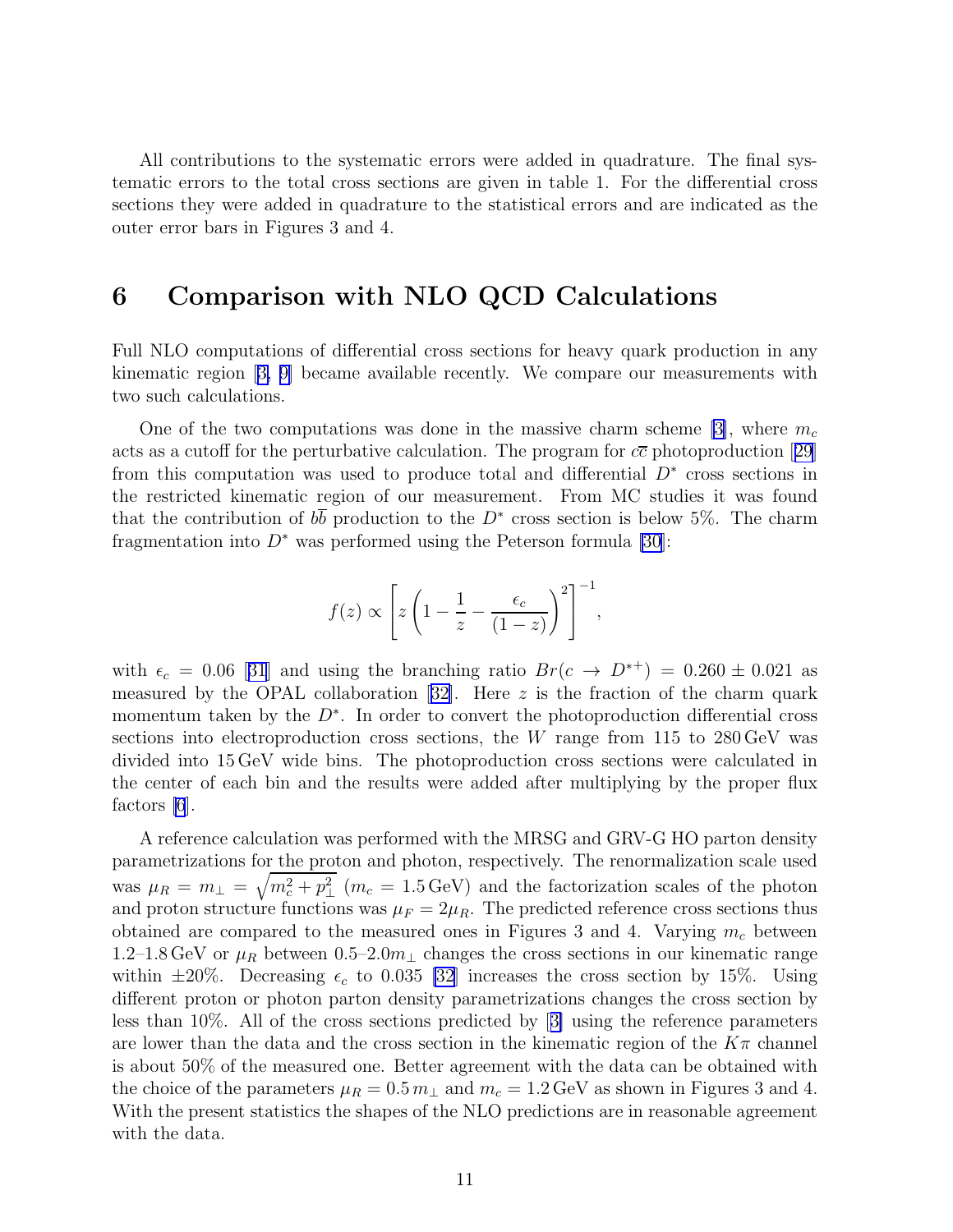Recently, another type of NLO calculation[[9\]](#page-21-0) was compared to the H1 and ZEUS preliminary results. In this approach the charm quark is treated according to the massless factorization scheme, which assumes charm to be one of the active flavours inside the proton and the photon, in contrast to the massive charm scheme. The differential distributions obtained with the massless approach NLO calculation are shown in Figures 3 and 4. The parton density parametrizations used for the proton and photon were CTEQ4M [\[33\]](#page-22-0) and GRV HO[[27\]](#page-22-0), respectively. The renormalization and factorization scales, as well as the values of  $m_c$  and  $\epsilon_c$  used are the same as in the reference calculation of the massive-charm approach. The agreement with our data is good. Using a different proton parametrization (MRSG[[26](#page-22-0)]) hardly changes the results [\[9](#page-21-0)] while the photon parametrization ACFGP-mc[[34\]](#page-22-0) reduces the cross section by 20% in our kinematic range [\[35\]](#page-22-0).

## 7 Summary

The integrated and differential  $D^*$  photoproduction cross sections in  $ep$  collisions at HERA have been measured with the ZEUS detector in the restricted kinematic region  $Q^2 < 4 \,\text{GeV}^2$ , 115 <  $W < 280 \,\text{GeV}$ ,  $p_{\perp}^{D^*} > 3 \,\text{GeV}$  and  $-1.5 < \eta^{D^*} < 1.0$ . The cross section  $\sigma_{ep\to D^*X}$  obtained using the channel  $D^{*+} \to D^0 \pi_S^+ \to (K^- \pi^+) \pi_S^+$  was measured to be  $(10.6 \pm 1.7(stat.) \pm^{1.6}_{1.3} (syst.))$  nb. Another  $D^*$  decay channel,  $D^{*+} \rightarrow D^0 \pi_S^+ \rightarrow$  $(K^-\pi^+\pi^+\pi^-)\pi_S^+$  $s<sub>S</sub>$ , has been studied and good agreement with the  $K\pi$  channel has been found in the region of overlap  $(p_{\perp}^{D^*} > 4 \,\text{GeV})$ . A NLO perturbative QCD massive charm scheme calculation predicts cross sections smaller than our measured values. Another NLO calculation in which the charm quark is treated according to the massless factorization scheme is in agreement with the data. The shapes of the differential cross sections  $d\sigma/dp_{\perp}^{D^*}$ ,  $d\sigma/d\eta^{D^*}$  and  $d\sigma/dW$  are reasonably reproduced by both models.

## Acknowledgments

The experiment was made possible by the inventiveness and the diligent efforts of the HERA machine group who continued to run HERA most efficiently during 1994. The design, construction and installation of the ZEUS detector has been made possible by the ingenuity and dedicated effort of many people from inside DESY and from the home institutes, who are not listed as authors. Their contributions are acknowledged with great appreciation. We thank M. Cacciari, S. Frixione, B.A. Kniehl and G. Kramer for discussions and S. Frixione for providing us with the NLO code. The strong support and encouragement of the DESY Directorate has been invaluable. We also gratefully acknowledge the support of the DESY computing and network services.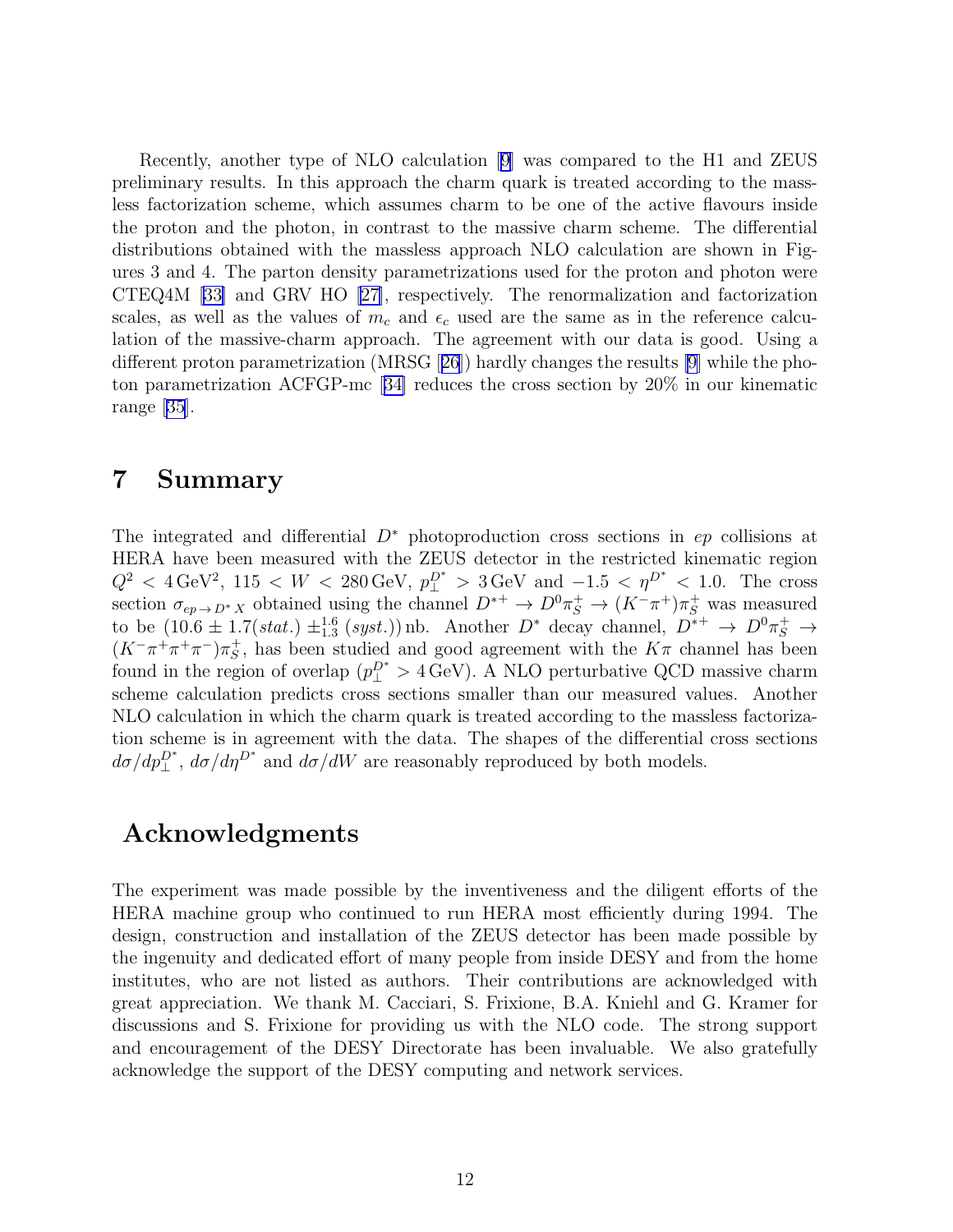## <span id="page-21-0"></span>References

- [1] R.K. Ellis and P. Nason, Nucl. Phys. B 312 (1989) 551; P. Nason, S. Dawson and R.K. Ellis, Nucl. Phys. B 303 (1988) 607; J. Smith and W.L. van Neerven, Nucl. Phys. B 374 (1992) 36.
- [2] S. Frixione et al. Phys. Lett. B 348 (1995) 633; S. Frixione et al. Nucl. Phys. B 431 (1994) 453.
- [3] S. Frixione et al. Nucl. Phys. B 454 (1995) 3.
- [4] B.A. Kniehl et al., Phys. Lett. B 356 (1995) 539.
- [5] M. Cacciari and M. Greco, Z. Phys. C 69 (1996) 459.
- [6] ZEUS Collaboration, M. Derrick et al., Phys. Lett. B 349 (1995) 225.
- [7] H1 Collaboration, S. Aid et al., Nucl. Phys. B 472 (1996) 32, and C. Grab, private communication.
- [8] V.A. Saleev and N.P. Zotov, Mod. Phys. Lett. A 11 (1996) 25; [hep-ph/9610346](http://arxiv.org/abs/hep-ph/9610346) (1996).
- [9] B.A. Kniehl, G. Kramer and M. Spira, DESY 96-210, [hep-ph/9610267](http://arxiv.org/abs/hep-ph/9610267) (1996).
- [10] R.M. Barnett et al., Particle Data Group, Phys. Rev. D 54 (1996) 1.
- [11] S. Nussinov, Phys. Rev. Lett. 35 (1975) 1672; G.J. Feldman et al., Phys. Rev. Lett. 38 (1977) 1313.
- [12] The ZEUS Detector Status Report 1993, DESY 1993.
- [13] ZEUS Collaboration, M. Derrick et al., Phys. Lett. B 293 (1992) 465.
- [14] N. Harnew et al., Nucl. Instr. Meth. A 279 (1989) 290; C.B. Brooks et al., Nucl. Instr. Meth. A 283 (1989) 477; B. Foster et al., Nucl. Phys. B (Proc. Suppl.) 32 (1993) 181; B. Foster et al., Nucl. Instr. Meth. A 338 (1994) 254.
- [15] M. Derrick et al., Nucl. Instr. Meth. A 309 (1991) 77; A. Andresen et al., ibid. A 309 (1991) 101; A. Caldwell et al., ibid. A 321 (1992) 356; A. Bernstein et al., ibid. A 336 (1993) 23.
- [16] J. Andruszkòw et al., DESY 92-066 (1992); ZEUS Collaboration, M. Derrick et al., Z. Phys.C 63 (1994) 391.
- [17] ZEUS Collaboration, M. Derrick et al., Phys. Lett. B 322 (1994) 287.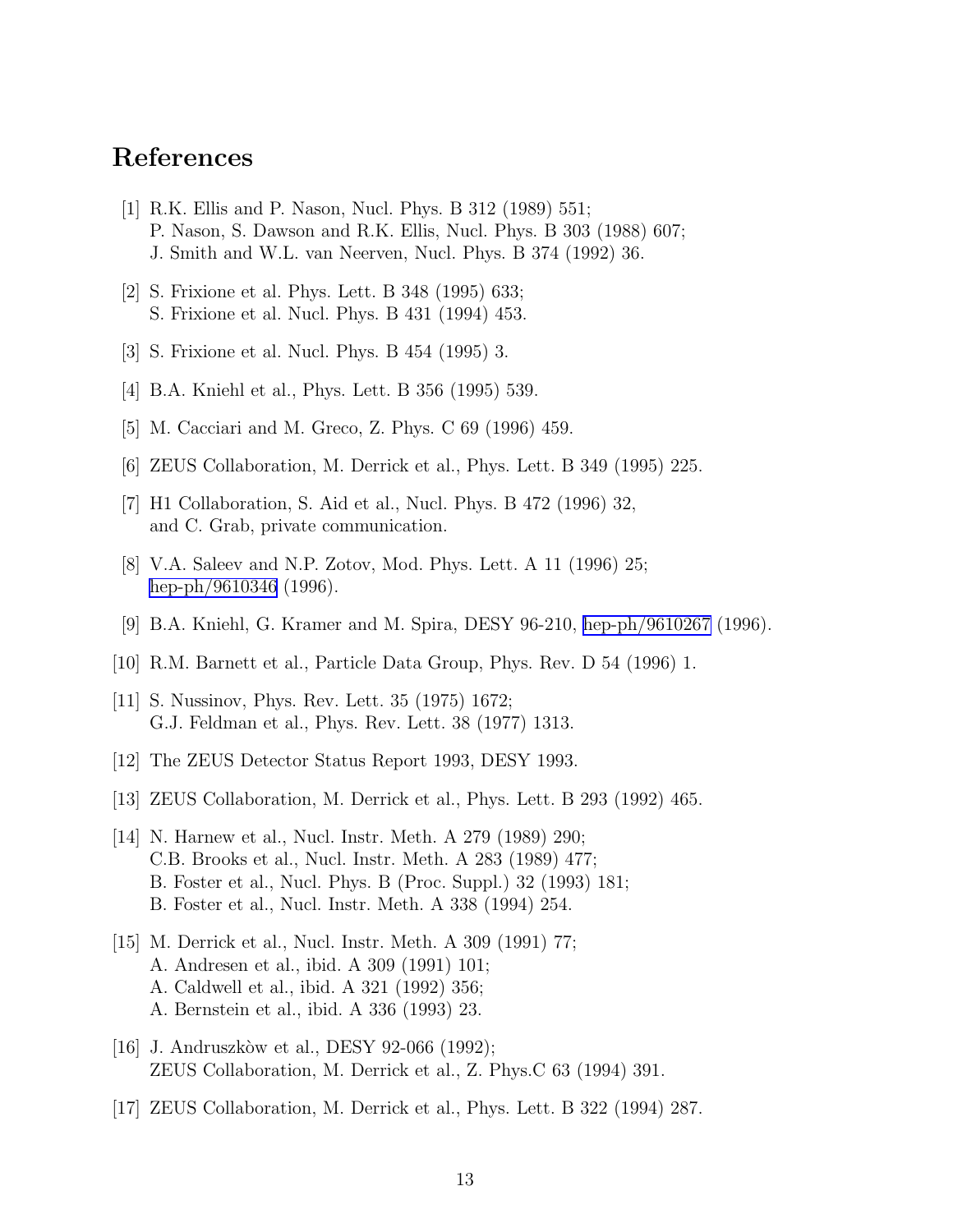- <span id="page-22-0"></span>[18] F. Jacquet and A. Blondel, Proc. of the Study for an ep Facility for Europe, ed. U.Amaldi, DESY 79/48 (1979) 377.
- [19] T. Sjöstrand, Comp. Phys. Comm. 82 (1994) 74.
- [20] G. Marchesini et al., Comp. Phys. Comm. 67 (1992) 465.
- [21] G. Abbiendi, M. Seymour, private communication.
- [22] B. R. Webber, Nucl. Phys. B238 (1984) 492.
- [23] B. Andersson et al., Phys. Rep. 97 (1983) 31.
- [24] V.M. Budnev et al., Phys. Rep. 15 (1975) 181.
- [25] C.F. Weizsäcker, Z. Phys. 88 (1934) 612; E.J. Williams, Phys. Rev. 45 (1934) 729.
- [26] A.D. Martin, W.J. Stirling and R.G. Roberts, Phys. Lett. B 354 (1995) 155.
- [27] M. Glück, E. Reya and A. Vogt, Phys. Rev. D 46 (1992) 1973.
- [28] H. Plothow-Besch, Int. J. Mod. Phys. A10 (1995) 2901.
- [29] S. Frixione et al. Nucl. Phys. B 412 (1994) 225; M.L. Mangano et al. Nucl. Phys. B 373 (1992) 295.
- [30] C. Peterson et al., Phys. Rev. D 27 (1983) 105.
- [31] J. Chrin, Z. Phys. C 36 (1987) 163.
- [32] OPAL Collaboration, R.Akers et al., Z. Phys. C 67 (1995) 27.
- [33] H.L. Lai et al., MSUHEP-60426, CTEQ-604 and [hep-ph/9606399](http://arxiv.org/abs/hep-ph/9606399) (1996).
- [34] P. Aurenche et al., Z. Phys. C 56 (1992) 589.
- [35] B.A. Kniehl, G. Kramer, private communication.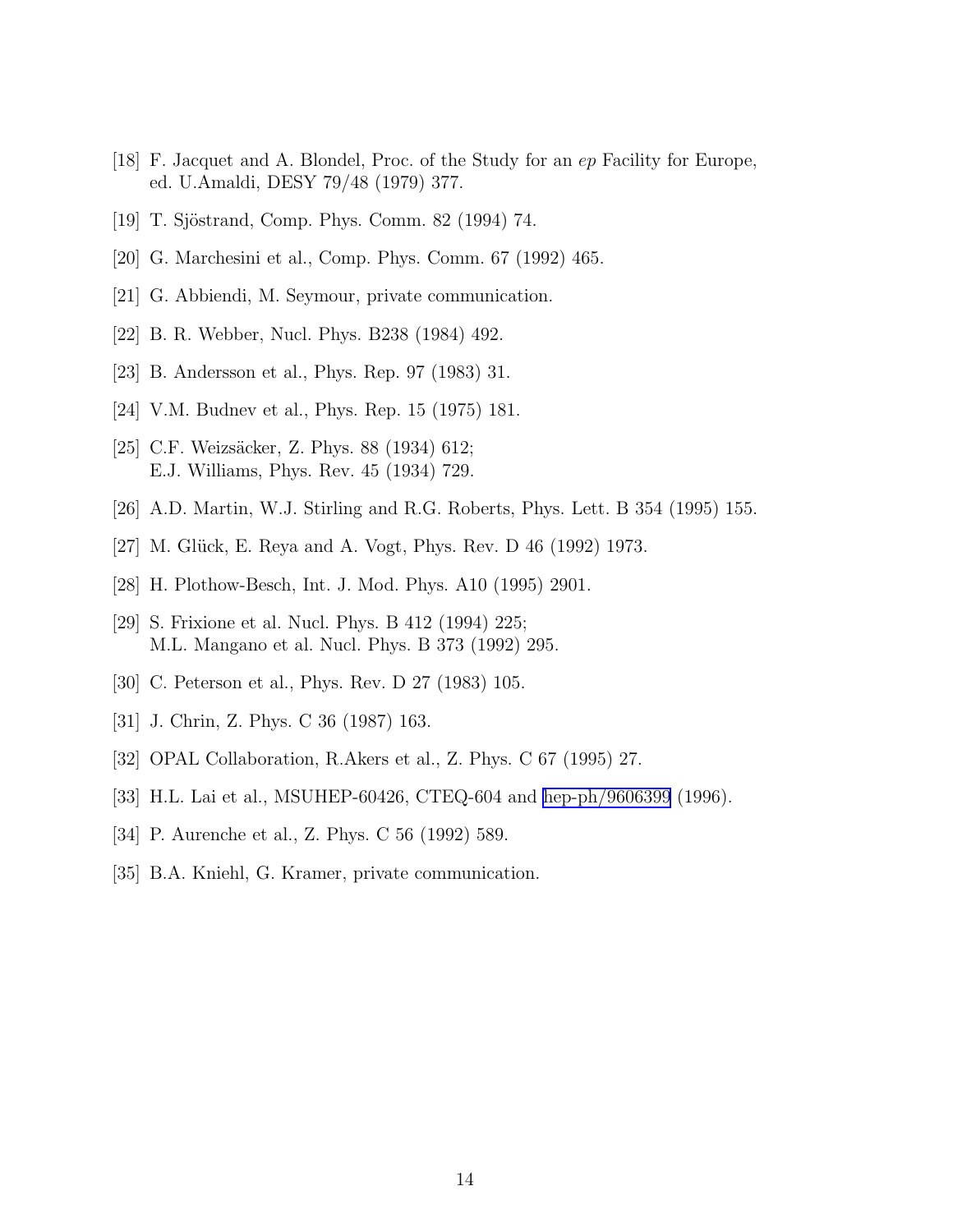

Figure 1:  $\Delta M$  and  $M(K\pi)$  distributions for channel (1). In (a), the  $\Delta M$  distributions for right charge combinations from the  $M(K_{\pi})$  signal region (full circles) and for wrong charge combinations from the region  $1.68 < M(K_{\pi}) < 2.04 \,\text{GeV}$  (dashed histogram) are shown. In (b), the  $M(K\pi)$  distributions for the right charge combinations from the  $\Delta M$ signal region (full circles) and for wrong charge combinations from the  $\Delta M$  signal region (dashed histogram) are shown. The full lines are the results of fits to a sum of a Gaussian and the functional form  $A \cdot (\Delta M - m_{\pi})^B$  for (a) and  $\exp(C + D \cdot M(K_{\pi}))$  for (b).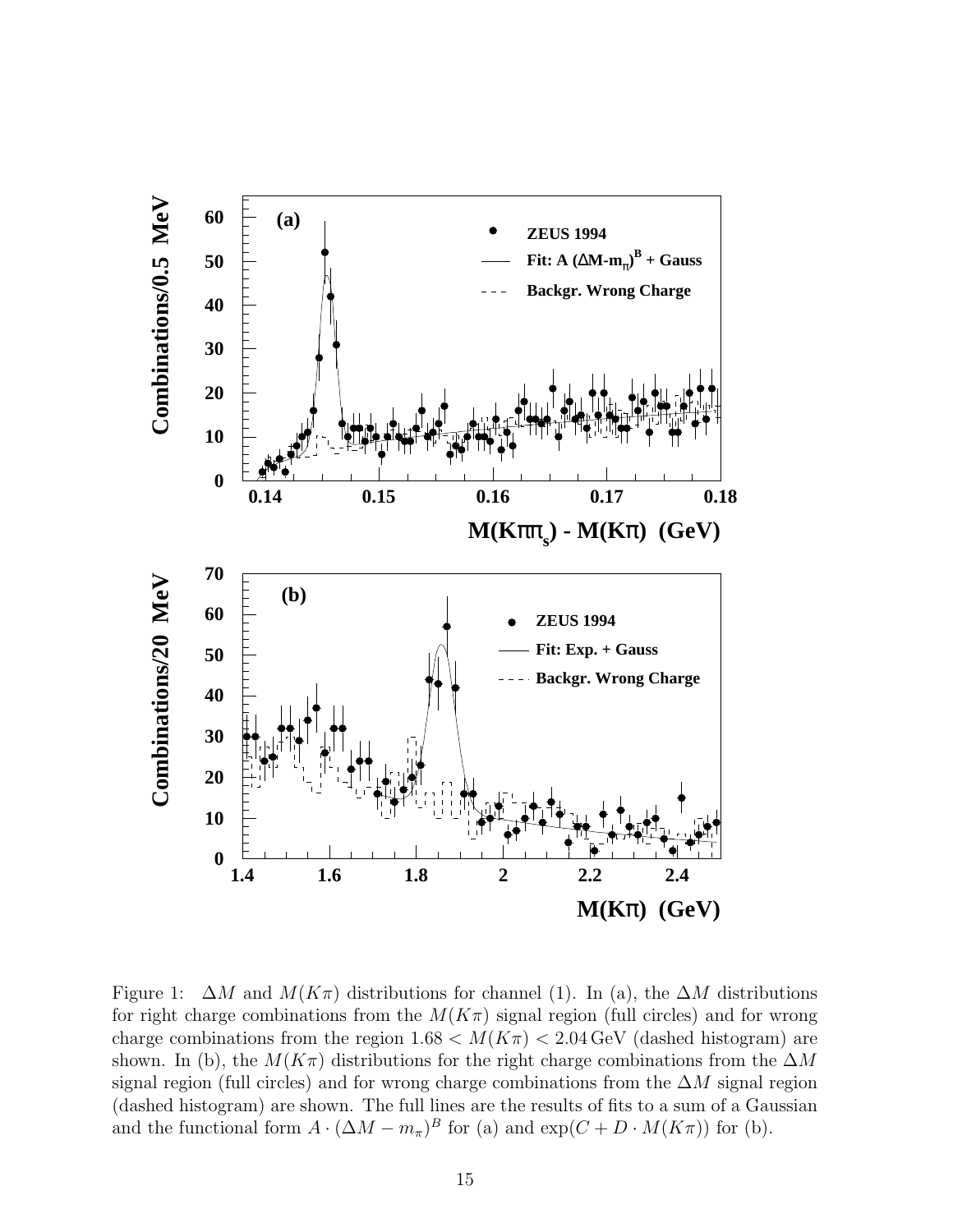

Figure 2:  $\Delta M$  and  $M(K\pi\pi\pi)$  distributions for channel (2). In (a), the  $\Delta M$  distributions are shown for the right charge combinations from the  $M(K\pi\pi\pi)$  signal region (full circles), and for the background estimate using the wrong charge combinations (dashed histogram) as described in the text. In (b), the  $M(K\pi\pi\pi)$  distributions are shown for the right charge combinations from the  $\Delta M$  signal region (full circles) and for the background estimate using the wrong charge combinations (dashed histogram) as described in the text. The full lines are the results of fits to a sum of a Gaussian and the functional form  $A \cdot (\Delta M - m_{\pi})^B$ for (a) and  $P_2(x) = C + Dx + Ex^2$ , where  $x = M(K\pi\pi\pi)$  for (b).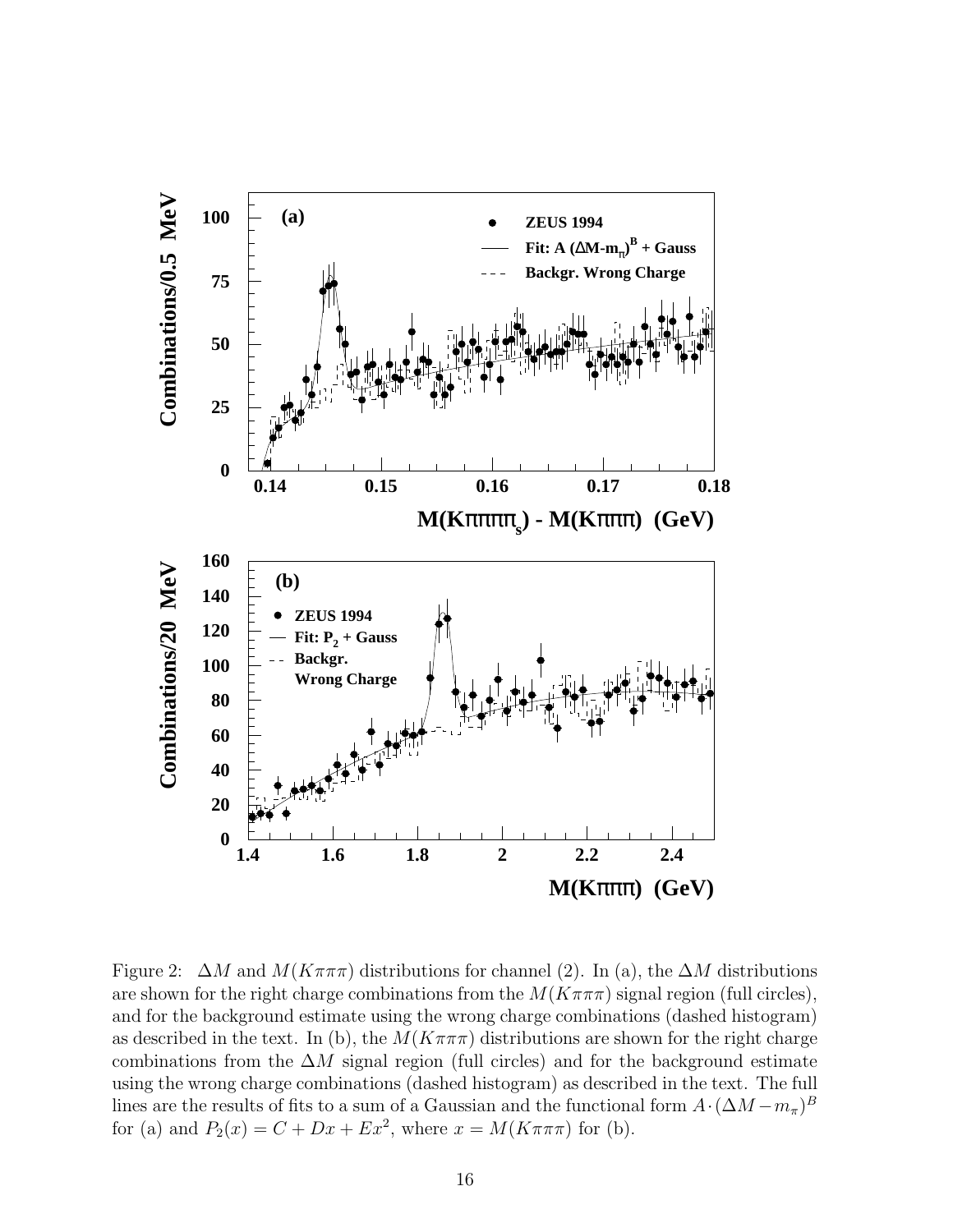

Figure 3: The differential cross section  $d\sigma_{ep\to D^*X}/dp_{\perp}^{D^*}$  of  $D^*$  photoproduction,  $Q^2$  < 4 GeV<sup>2</sup>, in the kinematic region 115 < W < 280 GeV and −1.5 <  $\eta^{D^*}$  < 1.0. The experimental points are drawn at the positions of the average values of an exponential fit in each bin. The inner part of the vertical error bars shows the statistical error, while the outer one shows the statistical and systematic errors added in quadrature. The H1 points [\[7](#page-21-0)] include statistical errors and systematical errors due to trigger efficiency. The prediction of a NLO perturbative QCD calculation from a massive charm approach [\[3](#page-21-0)] is given by the dot-dashed curve, using MRSG and GRV-G HO as parton density parametrizations for the proton and photon respectively, fragmentation parameter  $\epsilon_c = 0.06$ , renormalization scale  $\mu_R = m_\perp$  and  $m_c = 1.5$  GeV. The dotted curve is from the same calculation, but for  $\mu_R = 0.5 m_\perp$  and  $m_c = 1.2 \,\text{GeV}$ . The full curve comes from the massless charm approach calculation [\[9\]](#page-21-0), using the same parameters as for the dot-dashed curve, but with CTEQ4M taken for the parton density parametrization for the proton.